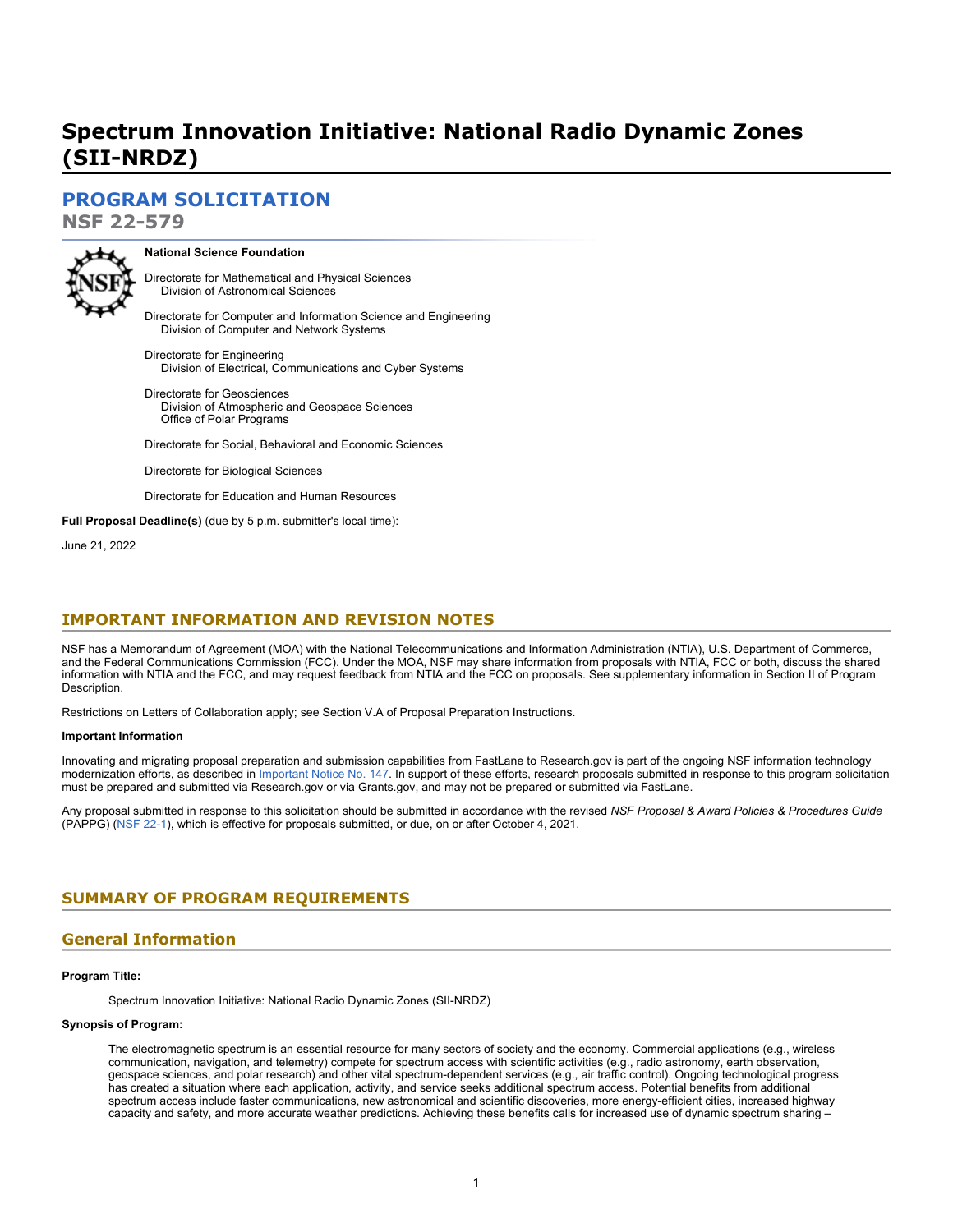ways to enable diverse spectrum users to safely operate closer together in space or frequency or to trade spectrum access more rapidly than is possible with traditional spectrum management approaches. The goal of this Spectrum Innovation Initiative: National Radio Dynamic Zones (SII-NRDZ) program is to advance the use of dynamic spectrum sharing.

The unifying concept investigated in SII-NRDZ is the radio dynamic zone: an area or volume with automatic spectrum management mechanisms that control electromagnetic energy entering, escaping, or occupying the zone. SII-NRDZ seeks to perform extended (6- to 12 month) field trials of various types of radio dynamic zone spectrum sharing at sites where the field trials will enhance spectrum access for facilities or applications. The field trials will mature understanding and capability towards wider use of spectrum sharing, and towards eventual establishment of a permanent highly capable National Radio Dynamic Zone somewhere in the USA. The National Radio Dynamic Zone is envisioned to support a facility for at-scale research and experimentation on systems that use or manage spectrum in innovative ways.

SII-NRDZ is an interdisciplinary program that seeks to foster collaboration among spectrum sharing researchers; domain experts with knowledge of specific applications, scientific activities, or instruments; site or mission experts who understand the operations of specific facilities or systems; spectrum regulatory specialists; and others. The SII-NRDZ program includes two types of projects. SII-NRDZ research studies are traditional NSF grants for investigation of spectrum sharing solutions and risk analysis techniques, or for investigation of applications and sites for radio dynamic zone field trials. SII-NRDZ Engineering and Execution Lead awards are cooperative agreements for work to mature results of the research studies into robust implementations and to lead the planned extended field trials.

The SII-NRDZ goal to advance the use of dynamic spectrum sharing requires the evolution of spectrum management practice. The key to spectrum management evolution is ensuring trust by stakeholders who rely on current interference prevention mechanisms and seek to protect future options. SII-NRDZ program activities are designed to help build the trust that is critical for progress.

#### **Cognizant Program Officer(s):**

*Please note that the following information is current at the time of publishing. See program website for any updates to the points of contact.*

- John M. Chapin, telephone: (703) 292-8222, email: [SII@nsf.gov](mailto:SII@nsf.gov)
- Jonathan V. Williams, telephone: (703) 292-2455, email: [SII@nsf.gov](mailto:SII@nsf.gov)
- Murat Torlak, telephone: (703) 292-7748, email: [SII@nsf.gov](mailto:SII@nsf.gov)
- Alexander Sprintson, telephone: (703) 292-8950, email: [SII@nsf.gov](mailto:SII@nsf.gov)
- Jenshan Lin, telephone: (703) 292-7360, email: [SII@nsf.gov](mailto:SII@nsf.gov)
- Zhengdao Wang, telephone: (703) 292-7823, email: [SII@nsf.gov](mailto:SII@nsf.gov)
- Lawrence S. Goldberg, telephone: (703) 292-8339, email: [SII@nsf.gov](mailto:SII@nsf.gov)
- Patrick D. Smith, telephone: (703) 292-8032, email: [SII@nsf.gov](mailto:SII@nsf.gov)
- Lisa M. Winter, telephone: (703) 292-8519, email: [SII@nsf.gov](mailto:SII@nsf.gov)
- Nancy A. Lutz, telephone: (703) 292-7280, email: [SII@nsf.gov](mailto:SII@nsf.gov)
- Robert D. Fleischmann, telephone: (703) 292-7191, email: [SII@nsf.gov](mailto:SII@nsf.gov)
- Robert C. Moore, telephone: (703) 292-7990, email: [SII@nsf.gov](mailto:SII@nsf.gov)
- Li Yang, telephone: (703) 292-2677, email: [SII@nsf.gov](mailto:SII@nsf.gov)

#### **Applicable Catalog of Federal Domestic Assistance (CFDA) Number(s):**

- 47.041 --- Engineering
- 47.049 --- Mathematical and Physical Sciences
- 47.050 --- Geosciences
- 47.070 --- Computer and Information Science and Engineering
- 47.074 --- Biological Sciences
- 47.075 --- Social Behavioral and Economic Sciences
- 47.076 --- Education and Human Resources

### **Award Information**

**Anticipated Type of Award:** Standard Grant or Continuing Grant or Cooperative Agreement

#### **Estimated Number of Awards:** 8 to 12

SII-NRDZ Studies: Approximately 6-10 awards, depending on availability of funds and quality of proposals received; standard or continuing grants up to a maximum of \$500,000 – \$2,000,000 and 3 years duration, depending on topic. See full text of the solicitation for details.

SII-NRDZ Engineering and Execution Lead Phase 1: Approximately 2 awards, depending on availability of funds and quality of proposals received; cooperative agreements up to a maximum of \$500,000 and 2 years duration.

#### **Anticipated Funding Amount:** \$10,000,000

### **Eligibility Information**

#### **Who May Submit Proposals:**

Proposals may only be submitted by the following:

- Institutions of Higher Education (IHEs) Two- and four-year IHEs (including community colleges) accredited in, and having a campus located in the US, acting on behalf of their faculty members. Special Instructions for International Branch Campuses of US IHEs: If the proposal includes funding to be provided to an international branch campus of a US institution of higher education (including through use of subawards and consultant arrangements), the proposer must explain the benefit(s) to the project of performance at the international branch campus, and justify why the project activities cannot be performed at the US campus.
- Non-profit, non-academic organizations: Independent museums, observatories, research labs, professional societies and similar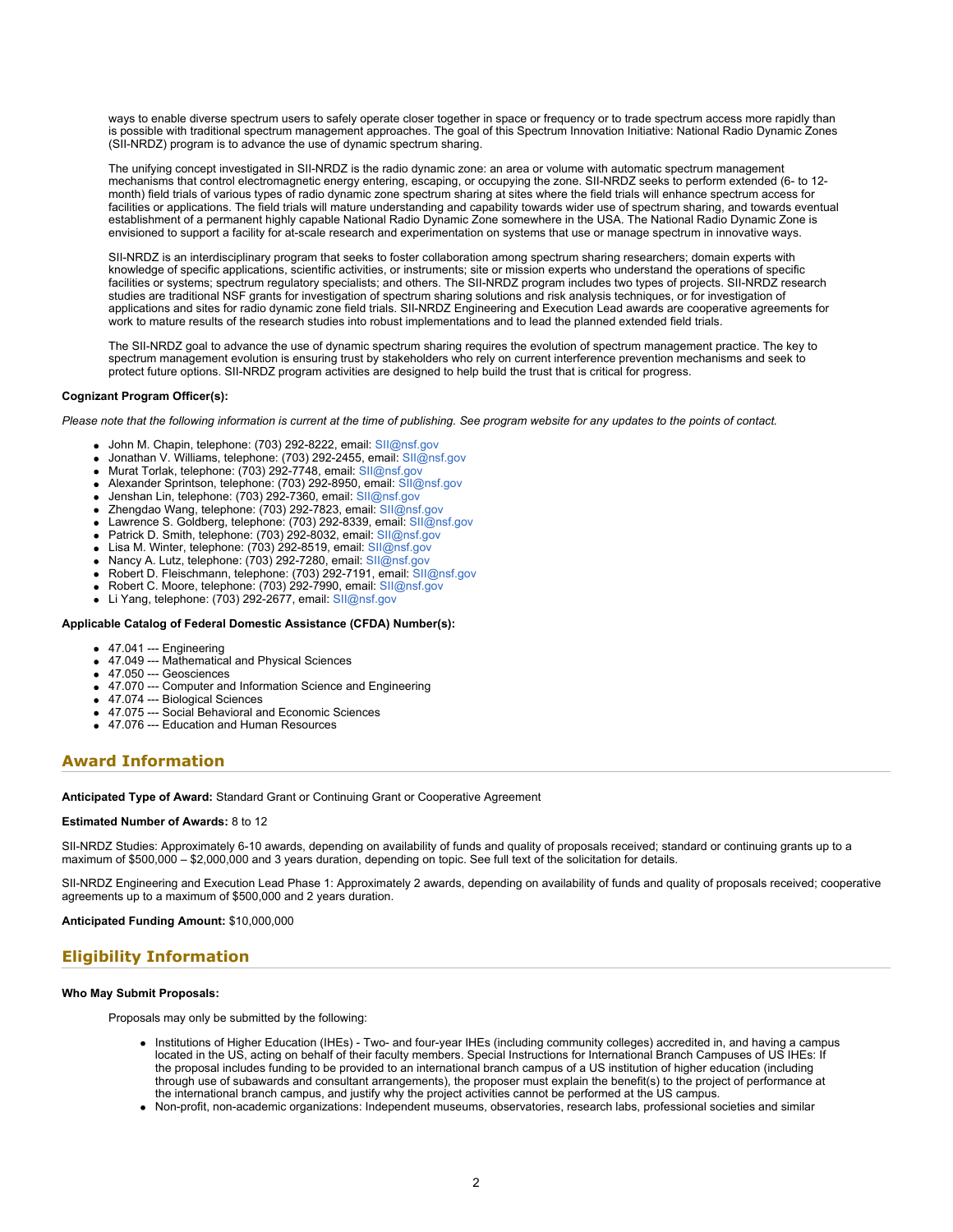organizations in the U.S. associated with educational or research activities.

#### **Who May Serve as PI:**

There are no restrictions or limits.

#### **Limit on Number of Proposals per Organization:**

There are no restrictions or limits.

#### **Limit on Number of Proposals per PI or co-PI:**

An individual may serve as PI or co-PI on no more than one proposal submitted to this solicitation, with the following exception: An individual may serve as PI or co-PI on multiple SII-NRDZ-Study proposals if no more than one of them includes work on SII-NRDZ-Study Area 1.

In cases where an individual appears as PI or co-PI in more than one proposal and the exception does not apply, only the first submitted proposal will be accepted; all other proposals involving that individual will be Returned Without Review (RWR).

### **Proposal Preparation and Submission Instructions**

#### **A. Proposal Preparation Instructions**

- **Letters of Intent:** Not required
- **Preliminary Proposal Submission:** Not required
- **Full Proposals:**
	- Full Proposals submitted via Research.gov: *NSF Proposal and Award Policies and Procedures Guide* (PAPPG) guidelines apply. The complete text of the PAPPG is available electronically on the NSF website at: [https://www.nsf.gov/publications/pub\\_summ.jsp?](https://www.nsf.gov/publications/pub_summ.jsp?ods_key=pappg) [ods\\_key=pappg.](https://www.nsf.gov/publications/pub_summ.jsp?ods_key=pappg)
	- Full Proposals submitted via Grants.gov: *NSF Grants.gov Application Guide: A Guide for the Preparation and Submission of NSF Applications via Grants.gov* guidelines apply (Note: The *NSF Grants.gov Application Guide* is available on the Grants.gov website and on the NSF website at: [https://www.nsf.gov/publications/pub\\_summ.jsp?ods\\_key=grantsgovguide](https://www.nsf.gov/publications/pub_summ.jsp?ods_key=grantsgovguide)).

#### **B. Budgetary Information**

#### **Cost Sharing Requirements:**

Inclusion of voluntary committed cost sharing is prohibited.

**Indirect Cost (F&A) Limitations:**

Not Applicable

**Other Budgetary Limitations:**

Other budgetary limitations apply. Please see the full text of this solicitation for further information.

#### **C. Due Dates**

**Full Proposal Deadline(s)** (due by 5 p.m. submitter's local time):

June 21, 2022

### **Proposal Review Information Criteria**

#### **Merit Review Criteria:**

National Science Board approved criteria. Additional merit review criteria apply. Please see the full text of this solicitation for further information.

### **Award Administration Information**

#### **Award Conditions:**

Additional award conditions apply. Please see the full text of this solicitation for further information.

#### **Reporting Requirements:**

Additional reporting requirements apply. Please see the full text of this solicitation for further information.

# <span id="page-2-0"></span>**TABLE OF CONTENTS**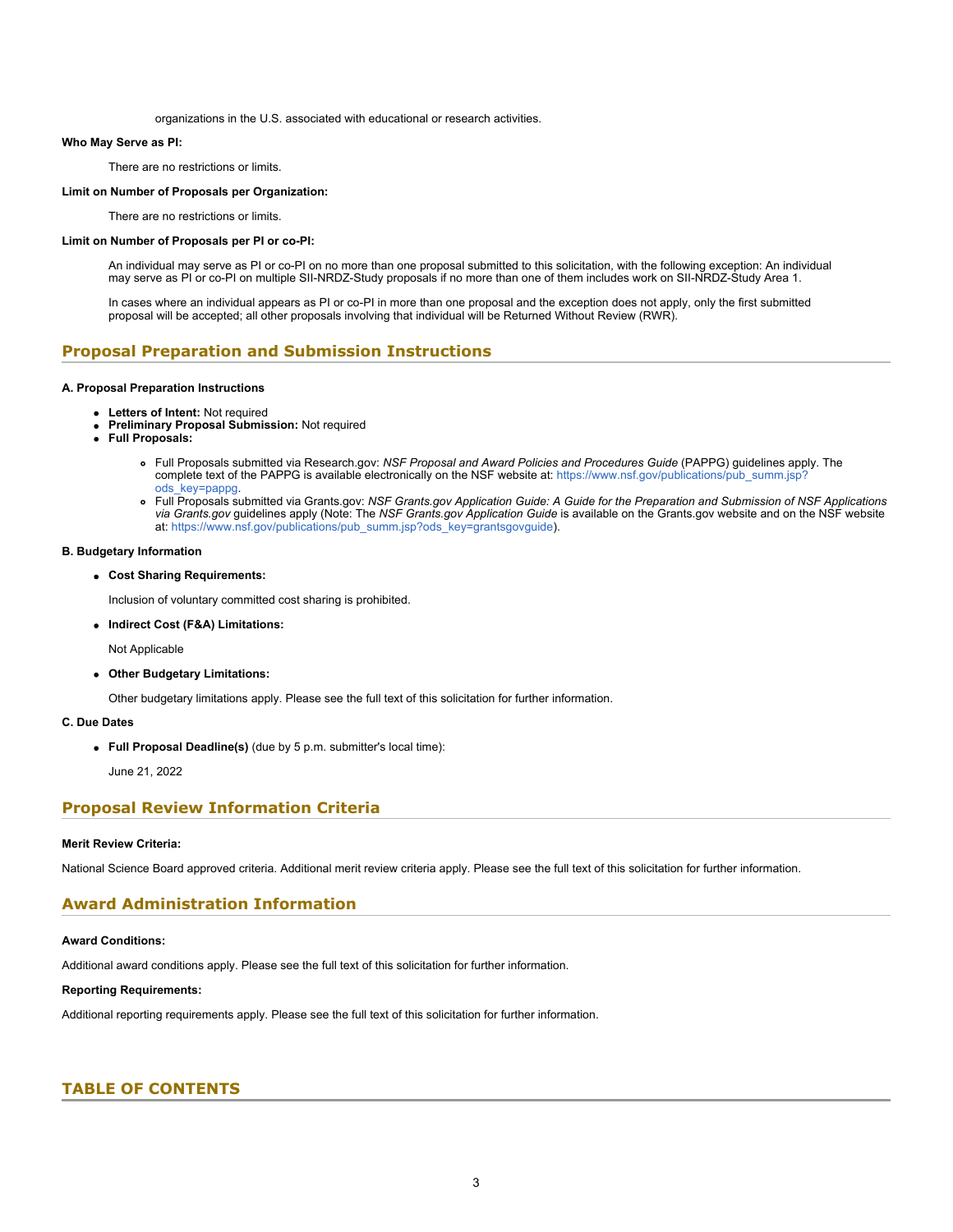#### **[Summary of Program Requirements](#page-0-0)**

- I. **[Introduction](#page-3-0)**
- II. **[Program Description](#page-4-0)**
- III. **[Award Information](#page-9-0)**
- IV. **[Eligibility Information](#page-10-0)**
- V. **[Proposal Preparation and Submission Instructions](#page-10-1)**
	- A. [Proposal Preparation Instructions](#page-10-1) B. [Budgetary Information](#page-11-0)
	-
	- C. [Due Dates](#page-11-1)
	- D. [Research.gov/Grants.gov Requirements](#page-11-2)
- VI. **[NSF Proposal Processing and Review Procedures](#page-11-3)**
	- A. [Merit Review Principles and Criteria](#page-12-0)
	- B. [Review and Selection Process](#page-13-0)
- VII. **[Award Administration Information](#page-13-1)**
	- A. [Notification of the Award](#page-13-2)
	- B. [Award Conditions](#page-13-3)
	- C. [Reporting Requirements](#page-14-0)
- VIII. **[Agency Contacts](#page-15-0)**
- IX. **[Other Information](#page-15-1)**

### <span id="page-3-0"></span>**I. INTRODUCTION**

The electromagnetic spectrum is an essential resource for many sectors of society and the economy. Commercial applications (e.g., wireless communication, navigation, and telemetry) compete for spectrum access with scientific activities (e.g., radio astronomy, earth observation, geospace sciences, and polar research) and other vital spectrum-dependent services (e.g., air traffic control). Ongoing technological progress has created a situation where each application, activity, and service seeks additional spectrum access. Potential benefits from additional spectrum access include faster communications, new astronomical and scientific discoveries, more energy-efficient cities, increased highway capacity and safety, and more accurate weather predictions. Achieving these benefits calls for increased use of dynamic spectrum sharing – ways to enable diverse spectrum users to safely operate closer together in space or frequency or to trade spectrum access more rapidly than is possible with traditional spectrum management approaches. The goal of this Spectrum Innovation Initiative: National Radio Dynamic Zones (SII-NRDZ) program is to advance the use of dynamic spectrum sharing.

The unifying concept investigated in SII-NRDZ is the radio dynamic zone: an area or volume with automatic spectrum management mechanisms that control electromagnetic energy entering, escaping, or occupying the zone. SII-NRDZ seeks to perform extended (6- to 12-month) field trials of various types of radio dynamic zone spectrum sharing at sites where the field trials will enhance spectrum access for facilities or applications. The field trials will mature understanding and capability towards wider use of spectrum sharing, and towards eventual establishment of a permanent highly capable National Radio Dynamic Zone somewhere in the USA. The National Radio Dynamic Zone is envisioned to support a facility for at-scale research and experimentation on systems that use or manage spectrum in innovative ways.

This solicitation describes two proposal opportunities. The section on SII-NRDZ Studies invites proposals to investigate spectrum sharing solutions, risk analysis techniques, or applications and sites for radio dynamic zone field trials. Researchers and domain experts in the following areas are encouraged to form interdisciplinary proposal teams.

- Spectrum sharing, monitoring, enforcement, and management
- Systems engineering, control, analysis, and prototyping
- Reliability and cybersecurity analysis and engineering
- Spectrum-dependent applications, scientific activities, or instruments
- Operations and constraints of specific facilities or systems
- Interference issues, mitigations, and spectrum access opportunities

The section on SII-NRDZ Engineering and Execution Lead Phase 1 invites proposals from teams interested to mature approaches pioneered in the SII-NRDZ studies into robust implementations and lead the SII-NRDZ program field trials.

NSF anticipates that researchers and domain experts whose SII-NRDZ Study work is selected for a field trial will be invited and supported to participate in engineering, preparatory, and field trial activities under the leadership of the Engineering and Execution Lead.

#### **Selected List of Acronyms**

| <b>CFR</b>      | Code of Federal Regulations                                  |
|-----------------|--------------------------------------------------------------|
| $Co-PI$         | Co-Principal Investigator                                    |
| <b>EEL</b>      | <b>Engineering and Execution Lead</b>                        |
| <b>FCC</b>      | <b>Federal Communications Commission</b>                     |
| <b>MOA</b>      | Memorandum of Agreement                                      |
| <b>NCAR</b>     | National Center for Atmospheric Research                     |
| <b>INRDZ</b>    | National Radio Dynamic Zone                                  |
| SII-NRDZ-EEL    | <b>SII-NRDZ Engineering and Execution Lead</b>               |
|                 | SII-NRDZ-STUDY SII-NRDZ Radio Dynamic Zone Study             |
| <b>NSF</b>      | National Science Foundation                                  |
| <b>NTIA</b>     | National Telecommunications and Information Administration   |
| IΡī             | <b>Principal Investigator</b>                                |
| <b>SII-NRDZ</b> | Spectrum Innovation Initiative: National Radio Dynamic Zones |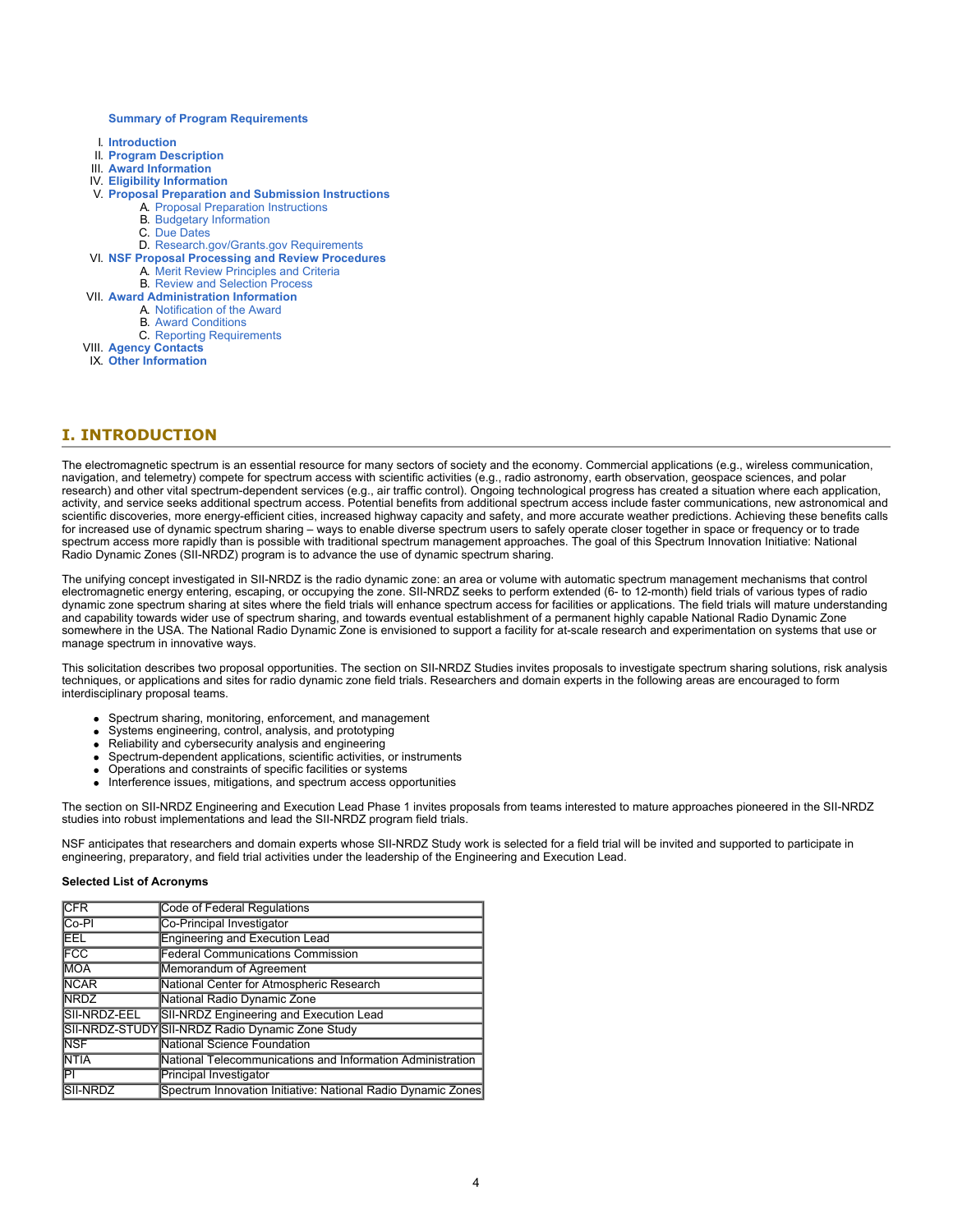## <span id="page-4-0"></span>**II. PROGRAM DESCRIPTION**

This solicitation describes two proposal opportunities, referred to as follows.

- *SII-NRDZ-STUDY:* proposals for research studies including prototyping and risk analysis of spectrum sharing solutions, investigation of applications and sites for radio dynamic zones, and field testing to inform future field trials
- *SII-NRDZ-EEL Phase 1:* proposals for planning and SII-NRDZ program participation by teams interested to serve as the SII-NRDZ Engineering and Execution Lead

#### **INFORMATION RELEVANT TO BOTH OPPORTUNITIES**

Radio Dynamic Zones: A radio dynamic zone is a spatial volume and potentially noncontiguous frequency range with automatic spectrum management mechanisms that control electromagnetic energy entering, escaping, or occupying the zone. A radio dynamic zone supports spectrum sharing through providing one or more functions such as the following.

- Dynamic Transmission Function: Protect receivers outside the radio dynamic zone from interference caused by transmitters inside the zone.
- Dynamic Protection Function: Protect receivers inside the radio dynamic zone from interference caused by transmitters outside the zone.
- Dynamic Coexistence Function: Protect receivers inside the radio dynamic zone from interference caused by transmitters inside the zone.

A more detailed description of radio dynamic zones and associated concepts is given in the supplementary information below. Proposers are encouraged to use the terminology and concepts defined in the supplemental information in SII-NRDZ proposals.

**Site Types:** A *SII-NRDZ site* is an area or volume, potentially extending to orbit, where the SII-NRDZ program operates a radio dynamic zone. SII-NRDZ sites are likely to begin operation with limited frequencies then incrementally add more frequencies to the radio dynamic zone over time. The *future national facility site*, which may or may not be a SII-NRDZ site, is the location of an envisioned future national user facility for at-scale research and experimentation on systems that use or manage spectrum in innovative ways. NSF envisions eventual establishment of a permanent highly capable radio dynamic zone called *the National Radio Dynamic Zone* to support the envisioned national user facility.

**Priority Scenarios:** The table below describes four scenarios for radio dynamic zone spectrum sharing that are of particular interest for potential SII-NRDZ field trials.

| <b>Topic</b> | Application                                                                                                  | <b>Function</b>                       | Desired benefits of zone                                                                                                                |  |  |  |  |  |
|--------------|--------------------------------------------------------------------------------------------------------------|---------------------------------------|-----------------------------------------------------------------------------------------------------------------------------------------|--|--|--|--|--|
|              | Research and experimentation on advanced communications, Dynamic<br>sensing, and spectrum management systems |                                       | Operate experimental advanced systems with few spectrum constraints and<br>Transmission with little delay to coordinate spectrum access |  |  |  |  |  |
|              | Radio telescope observations                                                                                 | <b>IDvnamic</b><br><b>IProtection</b> | Mitigate growing interference to current instrumentation and enable<br>broadband spectrum access for next-generation instrumentation    |  |  |  |  |  |
|              | Satellite-based active/passive radio sensing for terrestrial<br>lenvironmental and space research            | <b>JAny</b>                           | Mitigate growing interference to satellite-borne instruments through<br>coordination with terrestrial wireless communications           |  |  |  |  |  |
|              | Surface or airborne radar for science, weather, radiolocation, Any<br>or safety                              |                                       | Improve spectrum efficiency by improving coexistence of radar and<br>communications services operating co- and adjacent-channel         |  |  |  |  |  |

**Broader Impact Goals:** The overall goal of this Spectrum Innovation Initiative: National Radio Dynamic Zones (SII-NRDZ) program is to advance the use of dynamic spectrum sharing. This translates into four primary broader impact goals: in the near term, to achieve one or more of the benefits listed in the preceding table; in the medium term, to enable wider use of spectrum sharing; in the long term, to establish a research facility that accelerates innovation in spectrum sharing; and overall, to build trust in spectrum sharing. The broader impact goals are described in more detail in the supplementary information below. Proposers are encouraged to consider how their work can be structured to contribute to these goals.

**Spectrum Access and Regulatory Interactions:** The most significant external risk to achieving the broader impact goals of SII-NRDZ is the challenge of gaining access to the radio spectrum required for field trials. Proposed SII-NRDZ projects are encouraged to treat spectrum access as a key risk and to consider integrated technical/regulatory strategies to overcome it.

NSF will establish a feedback loop between SII-NRDZ technical work and spectrum regulators to inform future spectrum sharing regulation, identify regulatory obstacles and solutions, and mitigate spectrum access risks for the field trials. The feedback loop may include piloting new regulatory processes in parallel with SII-NRDZ program research. SII-NRDZ projects are encouraged to interact with regulators over the course of the project and to incorporate regulatory feedback into project work. SII-NRDZ-STUDY projects need not initiate regulatory interactions. In the first part of the program, for roughly 18 months, NSF will act as the primary point of contact for regulators and will establish interaction opportunities for program participants. Thereafter, NSF anticipates the SII-NRDZ-EEL will take the lead role.

Further discussion of spectrum access risk mitigation and potential regulatory interactions appears in the supplementary information.

**Intellectual Property:** Valuable intellectual property may be developed in SII-NRDZ projects. The field trial at each SII-NRDZ site may incorporate intellectual property from multiple SII-NRDZ awardees. Widespread deployment of SII-NRDZ spectrum sharing mechanisms may therefore depend on the successful management of intellectual property rights and on cooperation among SII-NRDZ awardees. Proposals should include an IP management plan, as a Supplementary Document, that supports the broader impact goals of SII-NRDZ. Various approaches can be used to promote SII-NRDZ information sharing and access to intellectual property, including, but not limited to open source, non-exclusive or limited licensing, tiered access, consortiums, or patent pools. Each proposer is encouraged to use its own discretion to independently develop an IP management plan that it believes will best address the SII-NRDZ broader impact goals.

Privacy: Spectrum monitoring can raise concerns about the privacy of spectrum users not participating in the research project, particularly if raw (so called "I/Q") data is stored. As specified in [NSF PAPPG Chapter II.C.2.j](https://www.nsf.gov/pubs/policydocs/pappg22_1/pappg_2.jsp#IIC2j), a proposal's data management plan should describe provisions for appropriate protection of privacy in dissemination and sharing of research results. In addition, proposals for projects that include spectrum monitoring are encouraged to describe, in the project description, how privacy will be protected in the collection, processing, storage and use of spectrum monitoring data within the project.

**NRDZ Community Open Meetings:** The SII-NRDZ program will sponsor NRDZ Community Open Meetings, nominally every 6 months alternating virtual and in-person, for information exchange and to stimulate collaboration. All proposed SII-NRDZ projects are encouraged to plan to participate. Industry, academic,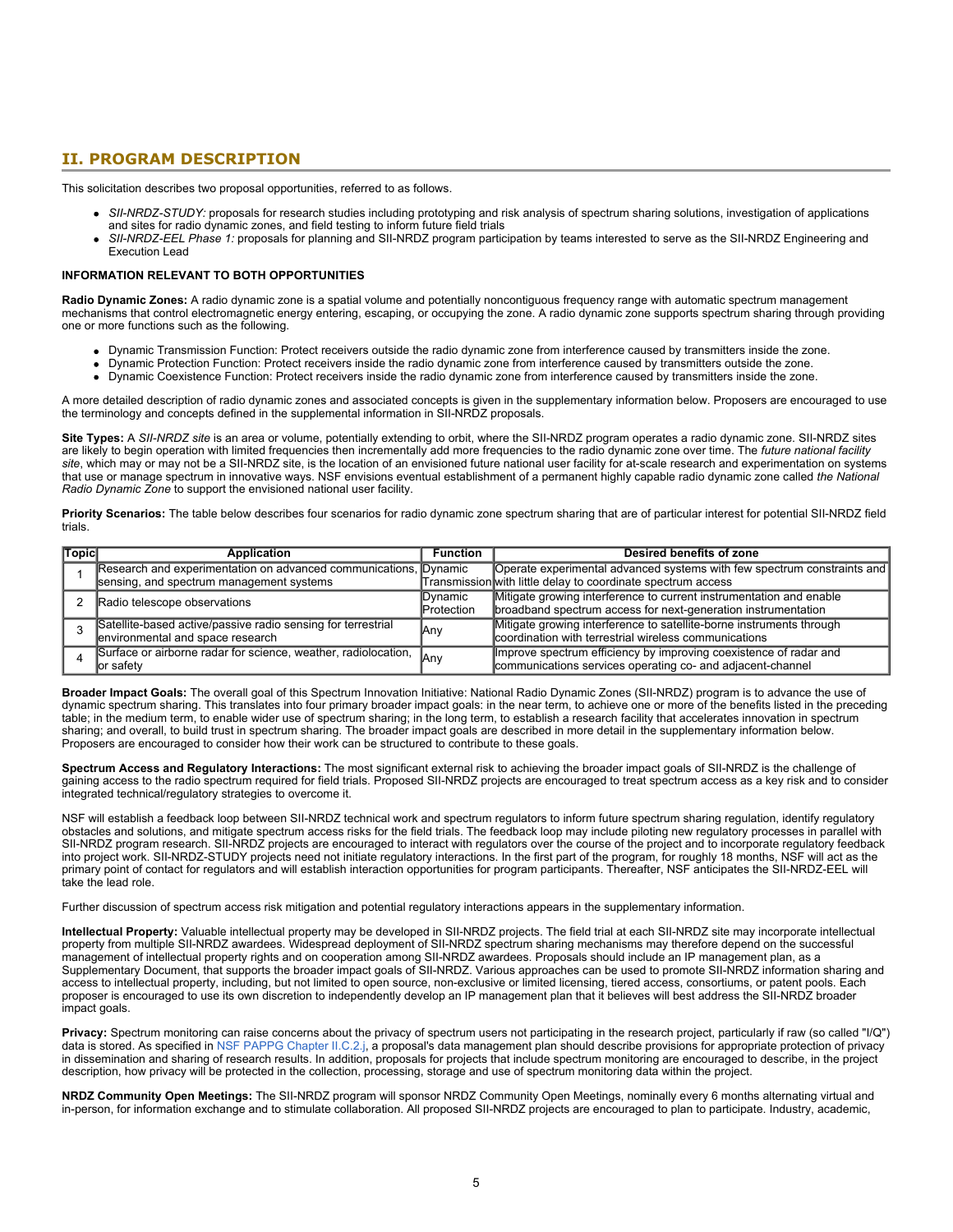regulatory, and other government stakeholders will be invited to observe and comment. Meeting proceedings will inform key NSF decisions such as which sites and applications to select for field trials.

**Solicitation requirements:** The program description below includes certain solicitation requirements. They are flagged with the underlined word "must." A proposal not meeting these requirements is non-compliant and will be Returned Without Review (RWR).

#### **SII-NRDZ-STUDY: RADIO DYNAMIC ZONE STUDIES**

NSF invites SII-NRDZ-STUDY proposals to investigate spectrum sharing solutions, risk analysis techniques, or applications and sites for radio dynamic zone field trials. NSF encourages interdisciplinary team proposals; see list of areas given in the Introduction.

NSF seeks proposed projects that are structured to maximize the chance for translation of the research results into a SII-NRDZ field trial or future national facility. Key factors for this include generating progressively refined interim results; participating in NRDZ Community Open Meetings; adapting research work in response to feedback received and learnings from other projects; and collaborating with the SII-NRDZ-EEL teams to benefit from their professional competencies and educate them on the ongoing research.

SII-NRDZ-STUDY proposals are invited in the following areas. A proposal may cover multiple areas and may request up to the sum of the amounts listed for those areas, but the request must not exceed \$2,000,000 even if all three areas are covered.

- 1. Prototyping and risk analysis of an end-to-end, generally applicable spectrum sharing solution that may be used in SII-NRDZ field trials (\$1,500,000)
- 2. Investigation of applications and sites for SII-NRDZ field trials, or for a future national facility (\$500,000) 3. Field testing of spectrum sharing to inform a potential SII-NRDZ field trial (\$250,000)

SII-NRDZ-STUDY proposals should clearly identify, in the proposal summary, which area or areas are covered by the planned project.

#### **SII-NRDZ-STUDY Area 1: Prototyping and risk analysis of an end-to-end, generally applicable spectrum sharing solution**

Proposals including SII-NRDZ-STUDY Area 1 must include both prototyping and risk analysis, and must investigate an end-to-end, generally applicable solution.

An "end-to-end" solution is one that integrates all technical and non-technical components required for a radio dynamic zone. See the supplementary information for an illustrative list of potentially relevant components. Prototypes may use simplified implementations or models of components whose full implementation is not necessary to assess the quality of the proposed solution.

A "generally applicable" solution is one that applies to multiple spectrum sharing scenarios. A solution is still considered generally applicable if it requires investment to specialize or validate its components prior to deployment for a particular scenario. Projects must investigate the proposed solution's performance and characteristics in at least two of the priority scenarios listed in the earlier table.

Projects may investigate end-to-end solutions using a variety of experimental methods including analysis, modeling and simulation, and emulation (i.e., hardware or software-defined radios exchanging radio frequency signals via a wired channel emulator). Proposers that plan to use modeling and simulation as the primary experimental method should consider how to model aggregate interference with sufficient accuracy; this may require upgrading existing simulator infrastructure.

Projects must perform risk analysis of the proposed solution that includes analysis of the likelihood of excursions beyond quantitative spectrum management targets, in the context of potential deployment for one of the scenarios. Quantitative management targets are discussed below in the supplementary information. Projects are encouraged to perform additional risk analysis such as the following.

- Potential severity, duration, or impact of interference
- Security vulnerabilities that enable malicious actors to abuse the radio dynamic zone control mechanisms to cause or amplify harm to others
- Security vulnerabilities that enable malicious actors to remain unidentified when deliberately causing interference

Projects are encouraged to investigate innovative risk analysis methods. Innovations are particularly of interest that enable analysis of interference or vulnerabilities arising from sources such as such as software bugs, hardware faults or other equipment malfunctions, spurious emissions, out-of-band emissions, and intermodulation effects. Analysis of the proposed solutions and creation of innovative analysis methods will help build trust in spectrum sharing and facilitate approval of SII-NRDZ field trials and other spectrum sharing deployments by spectrum regulators.

Synergies between solution prototyping and risk analysis work are encouraged. One area of innovation of interest is to identify features in the spectrum sharing solution, or design constraints on participating systems, that can be introduced to simplify the risk analysis. Evaluation of the benefits of such synergies may inform future regulatory requirements.

Other research topics relevant to prototyping and risk analysis of an end-to-end solution include but are not limited to the following.

- On-line prediction of potential interference, and rapid detection and identification of the source of interference, drawing on spectrum monitoring data and on telemetry from spectrum users
- On-line computation of constraints on the operation of spectrum users that minimizes interference while also minimizing impact on mission goals
- Methods to limit the likelihood, severity, duration, or impact of interference, including interference resulting from software bugs, hardware faults or other equipment malfunctions, spurious emissions, out-of-band emissions, intermodulation effects, or malicious attacks
- Hardware components such as tunable high fidelity notch filters, antennas that can adjust harmonics without affecting performance in the primary band, and other equipment that could be retrofitted to devices inside or outside the zone to enhance dynamic spectrum sharing capability without device redesign or replacement
- Collection or obfuscation of spectrum monitoring data in ways that protect privacy and operational security while acquiring and preserving the information needed for zone management
- Bounding the performance of artificial intelligence/machine learning subsystems used in spectrum sharing mechanisms, and assessing the bias that may be present in training data
- Approaches to simplify the regulatory complexities of spectrum sharing

#### **SII-NRDZ-STUDY Area 2: Investigation of applications and sites**

Proposals including SII-NRDZ-STUDY Area 2 must cover both an application and a potential SII-NRDZ site. NSF particularly invites proposals for projects that investigate the potential for establishing a radio dynamic zone in support of applications, facilities, or instruments that today experience interference issues or spectrum challenges that impair their performance.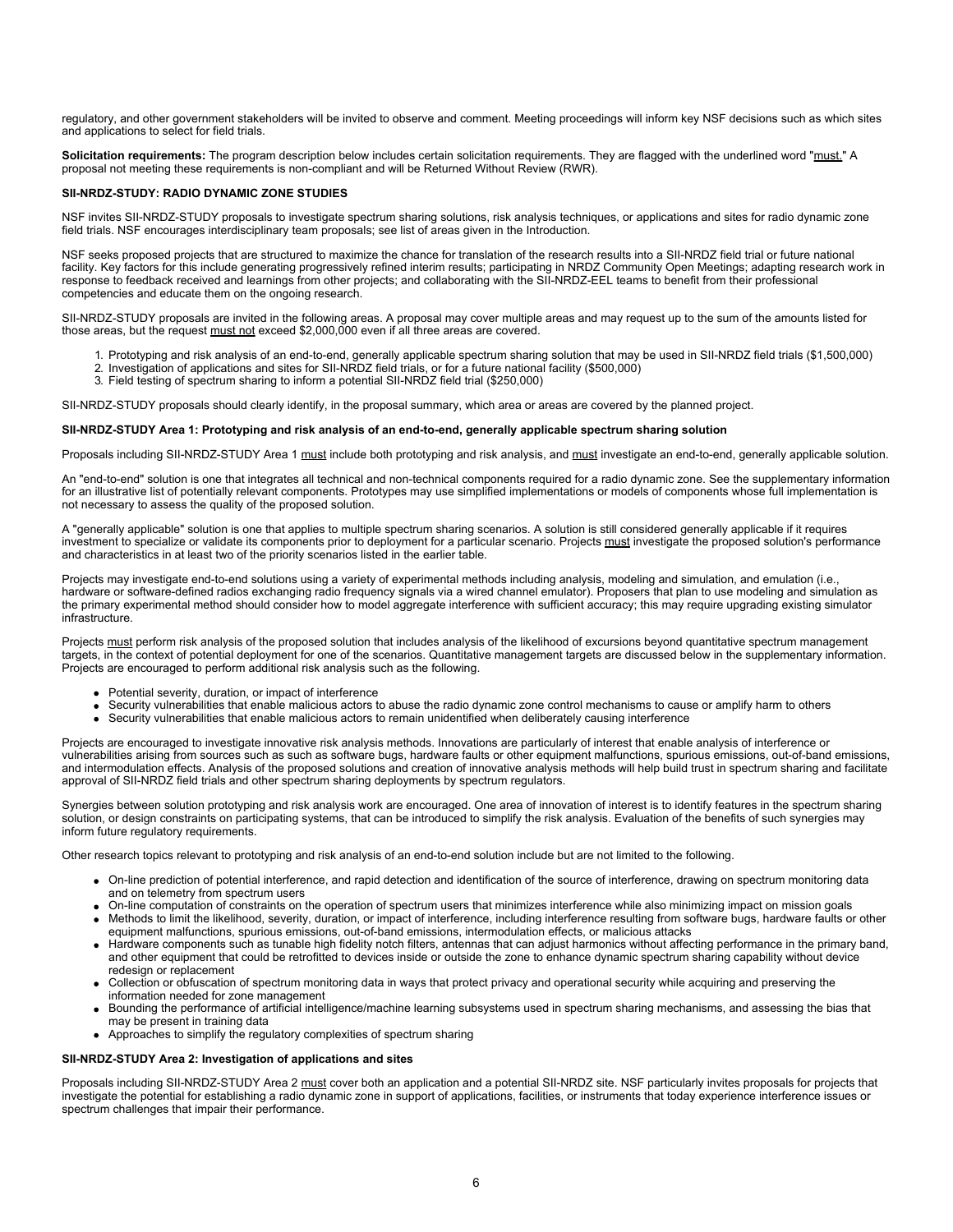Projects may start with multiple candidate SII-NRDZ sites or related applications and narrow the focus to a single candidate site and application partway through the investigation. Proposers that wish to investigate multiple dissimilar applications or sites, or to investigate a single site as both a SII-NRDZ field trial site and the future national facility site, must submit multiple independent SII-NRDZ-STUDY proposals.

Proposers are encouraged to propose a comprehensive investigation covering the research and analysis work relevant to potential selection of the candidate application and site for a SII-NRDZ field trial or as a future national facility site. Essential topics for investigation are the following.

- Ways to use radio dynamic zone spectrum sharing that maximize benefits to the selected application, minimize costs to other stakeholders, and that are realistically deployable at the selected site in the required timeframe given technical, economic, regulatory, political, and environmental constraints
- Roadmap of spectrum bands and radio dynamic zone features or capabilities, identifying which should or could be activated for spectrum sharing in which order, with analysis of impacts to co- and adjacent-band incumbent services and licensees and derived requirements on SII-NRDZ radio dynamic zone solutions

Additional research and analysis topics that may be relevant include the following.

- Design of experiments that could be performed during development or field trial of a radio dynamic zone spectrum sharing solution to demonstrate its capability to operate safely at the site and to provide benefits to the selected application
- Quantitative trade-off curves between performance or quality attributes of radio dynamic zone spectrum sharing solutions and benefits for the selected application, based in part on characterization of interference susceptibility of system and receiver designs
- Interference monitoring and characterization, or collection of other data sets, that help drive requirements for or determine the potential benefits and costs of implementing a radio dynamic zone
- Social/economic impacts on neighbors, and appropriate mitigations
- Assessment of need for an Environmental Impact Statement prior to deployment or operation of the envisioned radio dynamic zone
- Financial support options for long-term sustainment of the radio dynamic zone

The focus of SII-NRDZ-STUDY Area 2 work on conducting a comprehensive investigation including consideration of a wide range of constraints, and potential project engagement with neighbor communities to identify effective mitigations to potential impacts, creates the opportunity to expose students involved in the project to a number of topics not normally covered in engineering coursework and to develop new educational approaches or pathways for enhancing student understanding and capability. NSF invites proposers to consider including educational innovation in Area 2 projects.

Subject to quality of proposals received, NSF will prioritize Area 2 funding to achieve coverage of the following five scenarios.

- The four priority scenarios listed in the earlier table
	- NSF seeks investigation of applications and sites where it is possible to conduct an extended field trial starting no more than 5 years after initiation of the SII-NRDZ-STUDY Area 2 investigation
- Research and experimentation on systems that use or manage spectrum in innovative ways, at the future national facility site The site may require substantial investment after the SII-NRDZ program has completed to reach operational capability, for example in land
	- acquisition and construction, technology development, or regulatory innovation

#### **SII-NRDZ-STUDY Area 3: Field Testing**

SII-NRDZ-STUDY Area 3 funding supports early field testing of radio dynamic zone spectrum sharing prior to an extended SII-NRDZ field trial. Proposed field testing must be relevant to a potential future SII-NRDZ field trial. Proposed field tests may use spectrum sharing solutions other than SII-NRDZ-STUDY Area 1 prototypes, e.g., drawing from earlier NSF NRDZ investments.

An early field test can be relevant to a potential SII-NRDZ field trial in multiple ways, for example through gathering data that informs design of the field trial, assists in gaining regulatory approval, or reduces risk through better understanding the behavior of a prototype solution.

#### **SII-NRDZ-EEL PHASE 1: ENGINEERING AND EXECUTION LEAD**

The SII-NRDZ Engineering and Execution Lead (SII-NRDZ-EEL) provides the careful engineering and management needed for successful field trials and for effective engagement with skeptical spectrum stakeholders. The SII-NRDZ-EEL draws on SII-NRDZ-STUDY prototypes and research results as the basis for implementing a robust, high-performance, generally applicable radio dynamic zone spectrum sharing solution. The SII-NRDZ-EEL is the scientific and operational lead for design, execution, and analysis of SII-NRDZ field trials. The SII-NRDZ-EEL structures its activities to lay the foundation for future wider use of radio dynamic zone spectrum sharing, with the intent of evolving into the builder and operator of the future national user facility for research and experimentation on advanced wireless and spectrum management systems.

SII-NRDZ-EEL Phase 1 awards will be cooperative agreements. Phase 1 includes activities such as the following.

- Support collaborations as invited by SII-NRDZ-STUDY teams to learn about their work and to provide feedback on implementation issues
- Perform long-lead technical investigations related to the SII-NRDZ toolkit (described in the supplementary information)
- Participate in NRDZ Community Open Meetings and provide assessments to NSF after each meeting regarding the most productive path forwards for the SII-NRDZ program
- Plan and prepare a SII-NRDZ Engineering and Execution Lead Phase 2 proposal

SII-NRDZ-EEL Phase 2 is described in the supplementary information. NSF anticipates inviting SII-NRDZ-EEL Phase 1 awardees to submit a SII-NRDZ-EEL Phase 2 proposal approximately 1 year after the start of SII-NRDZ-EEL Phase 1. Details of the process and requirements for Phase 2 proposals will be provided at that time. NSF anticipates making a single SII-NRDZ-EEL Phase 2 award.

SII-NRDZ-EEL Phase 1 proposals must describe the qualifications of the proposing organization or team to perform a SII-NRDZ-EEL Phase 2 project. Relevant qualifications include organizational access to professional competence in topics that may become necessary for success in SII-NRDZ-EEL Phase 2, such as the following.

- Systems engineering, software engineering, hardware/software integration, sustainment, and user support
- Validation and field testing of complex hardware/software systems
- Operation and construction of complex facilities
- Spectrum regulations, the processes for approval of unusual or innovative spectrum uses, interactions with federal regulators, and the processes for achieving regulatory changes
- Compliance with federal environmental, spectrum management, security, and financial oversight regulations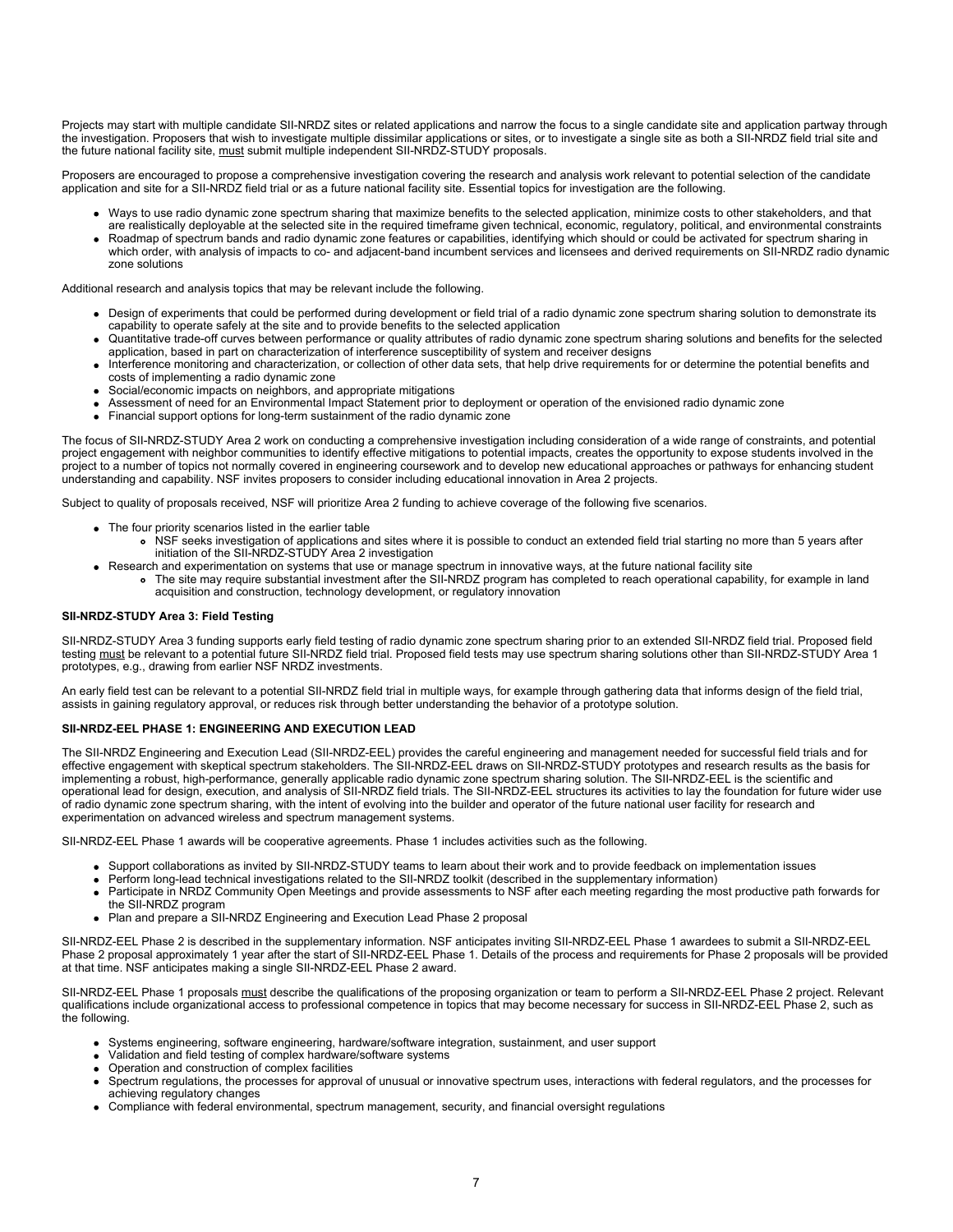- Technical and stakeholder community building and engagement
- Public outreach and community engagement processes

NSF anticipates requesting that SII-NRDZ-EEL Phase 1 awardees undergo financial qualification review for the SII-NRDZ-EEL Phase 2 proposal early in the Phase 1 project. NSF may request participation in other Phase 2 proposal preparatory processes during the Phase 1 project.

#### **SUPPLEMENTARY INFORMATION**

#### **SII-NRDZ Broader Impact goals**

The overall goal of the Spectrum Innovation Initiative: National Radio Dynamic Zones (SII-NRDZ) program is to advance use of dynamic spectrum sharing. This translates into four primary broader impact goals.

1. (Near term) Enhance spectrum access for facilities or applications

SII-NRDZ field trials will be selected in part because of the benefits they provide for facilities or applications. Specific broader impacts of interest related to this goal are the benefits of enhancing spectrum access for wireless research, radio astronomy, and satellite-borne active/passive radio sensing for terrestrial environmental and space research; and the benefits of improving spectrum efficiency for radar and communications services operating co- and adjacentchannel.

#### 2. (Medium term) Enable wider use of spectrum sharing

SII-NRDZ seeks to enable wider use of spectrum sharing, including for applications and sites other than the specific ones selected for field trials. Specific broader impacts of interest related to this goal are the following.

- Enable spectrum sharing mechanisms to be more easily approved by regulatory authorities, through developing innovative analysis techniques for interference and security risks
- Address unique workforce needs in government and industry related to innovating with a keen awareness of wireless spectrum issues, through creating opportunities for students to learn about technical/regulatory interactions and other real-world factors that affect the design and impact of spectrum sharing innovations, or through developing innovative educational approaches or pathways
- Inform regulation and identify regulatory obstacles and solutions for future spectrum sharing, through establishing a feedback loop between SII-NRDZ technical work and spectrum regulators
- Overcome non-technical barriers to adoption of spectrum sharing, through analyzing economic, social, and incentive issues associated with its adoption by private and public sector entities and its acceptance by the general population
- Reduce the cost and risk of engineering spectrum sharing or spectrum management solutions for new applications and sites, through creating reusable components and tools

3. (Long term) Establish a research facility that accelerates innovation in spectrum sharing

SII-NRDZ lays the groundwork to establish a future national facility that uses a highly capable radio dynamic zone – the National Radio Dynamic Zone – to support at-scale research and experimentation on systems that use or manage spectrum in innovative ways. Specific broader impacts of interest related to this goal are the following.

- Enable NSF and partners to initiate work towards establishing the future national facility and the National Radio Dynamic Zone, through studying application issues and potential sites
- Provide the focus for ongoing activity and investment needed to sustain momentum over the long time required to establish the capability, through growing an organization capable of building and operating the national facility

#### 4. (Overall) Build trust in spectrum sharing

The SII-NRDZ goal to advance the use of dynamic spectrum sharing requires the evolution of spectrum management practice. The key to spectrum management evolution is ensuring trust by stakeholders who rely on current interference prevention mechanisms and seek to protect future options. SII-NRDZ program activities help build the trust in the spectrum sharing mechanisms and associated enabling regulations that is critical for progress.

#### **Spectrum access risks and regulatory interactions**

The most significant external risk to achieving the broader impact goals of SII-NRDZ is the challenge of gaining access to the radio spectrum required for field trials.

A federal body relevant for SII-NRDZ field trials that impact any federal spectrum is the Technical Subcommittee (TSC) of the Interdepartment Radio Advisory Committee (IRAC) [\(https://www.ntia.doc.gov/page/technical-subcommittee-tsc](https://www.ntia.doc.gov/page/technical-subcommittee-tsc)), which provides advice to the National Telecommunications and Information Administration. NSF may request that the SII-NRDZ-EEL, supported by SII-NRDZ-STUDY subject matter experts, participate in an IRAC TSC feasibility study of solutions proposed for use in SII-NRDZ field trials.

Proposers may wish to consider the following optional project activities that can help mitigate spectrum access risks.

*SII-NRDZ-STUDY Area 1:* Investigate how to gain approval to operate the proposed solution within the current regulatory structures of the Federal Communications Commission and the National Telecommunications and Information Administration, for example via waivers or via proposals for changes in the Part 96 rules, NTIA Manual of Regulations and Procedures for Federal Radio Frequency Management (Redbook), or legislation.

*SII-NRDZ-STUDY Area 2:* For potential SII-NRDZ field trials, evaluate creative actions that the SII-NRDZ-EEL could perform, in partnership with the site operator, to substantially increase spectrum access for field trials even if these actions do not involve radio dynamic zone capability. Examples include leasing spectrum, borrowing it from a federal agency, or enhancing willingness of nearby spectrum users to enter sharing arrangements through investment in monitoring equipment at their sites or connected to their antennas.

Evaluate creative experiments that the SII-NRDZ-EEL could perform, in an initial smaller-scale deployment, to generate data supporting the spectrum access requests and cooperative arrangements needed for full field trials. Examples include conducting missions of the NSF/NCAR Earth Observing Laboratory aircraft near a SII-NRDZ site, partnering with cellular operators to deploy dedicated base stations near a SII-NRDZ site, flying dedicated CubeSats, performing drive testing, or identifying a satellite that has outlived its primary mission and adjusting its operations to serve as a potential affected system.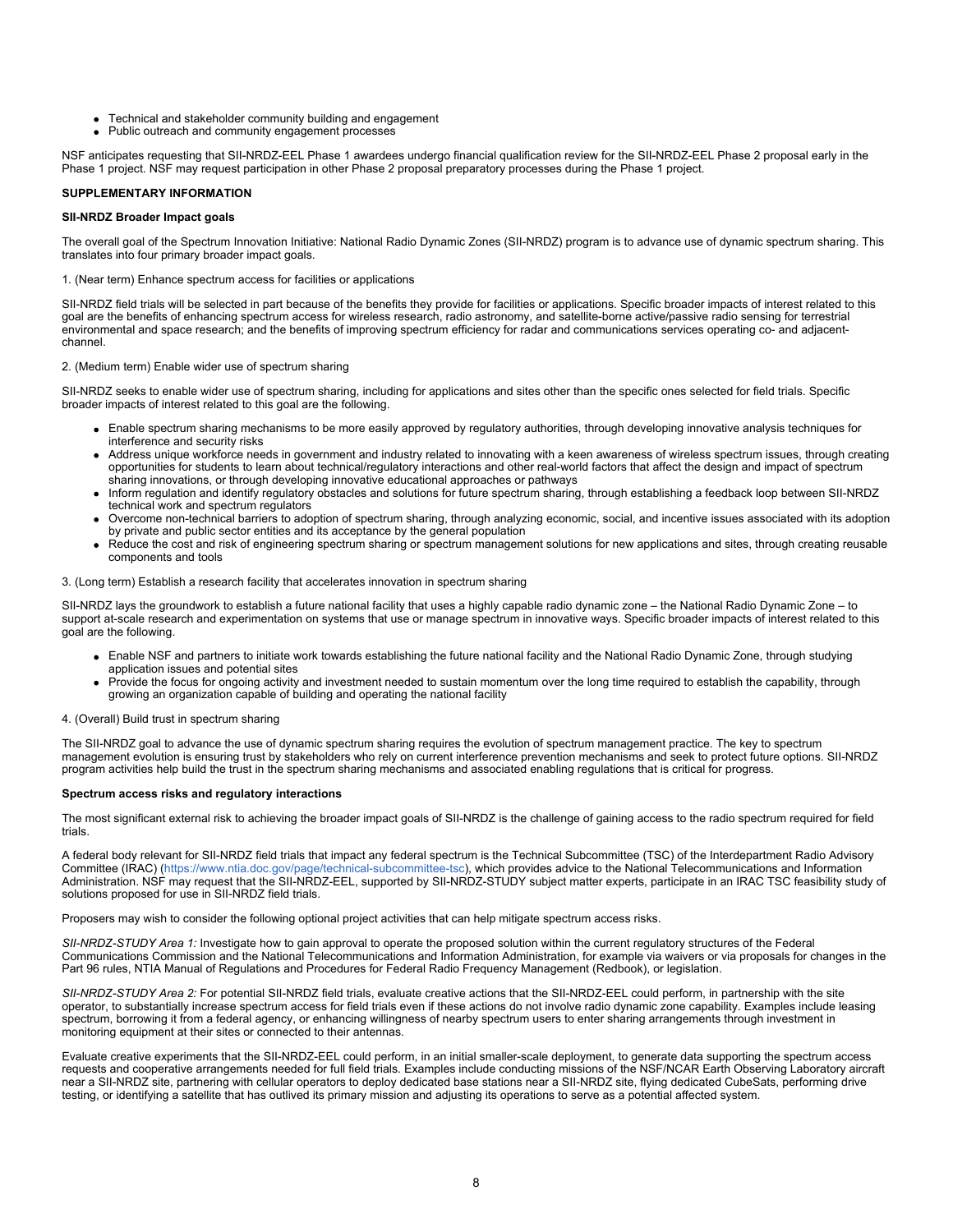For a potential future national facility site, consider creative institutional, organizational, and regulatory structures that will preserve broad spectrum access for the facility as terrestrial and orbital spectrum usage continues to increase in coming decades.

*SII-NRDZ-STUDY Area 3:* For field testing prior to full-scale field trials, file requests for any necessary Experimental License, Special Temporary Authority, or other regulatory support as soon as possible after the project launches. Consider creative experiments like those described above for Area 2.

*SII-NRDZ-EEL Phase 1:* Include substantial time for a senior spectrum regulatory expert in Phase 1, even though EEL regulatory support activities are unlikely to start before Phase 2, to provide consulting to the study projects, begin establishing relationships with regulators and the broader community on SII-NRDZ topics, and do the long-lead creative thinking about regulatory options for the path forwards that will enable program success.

#### **SII-NRDZ-EEL Phase 2**

NSF anticipates inviting SII-NRDZ-EEL Phase 1 awardees to submit a SII-NRDZ-EEL Phase 2 proposal approximately 1 year after the start of SII-NRDZ-EEL Phase 1. For planning purposes, the following preliminary description of SII-NRDZ-EEL Phase 2 is provided.

SII-NRDZ-EEL Phase 2 is anticipated to start with a base effort up to 4 years long. The base effort is anticipated to include activities such as the following.

- Use SII-NRDZ-STUDY research results and prototypes as the basis for design, engineering, and test of a toolkit of components (open architecture, with as many non-proprietary components as possible) that can be specialized and integrated to implement customized radio dynamic zone spectrum sharing solutions for various sites and applications
- Use SII-NRDZ-STUDY application analysis and research results and the toolkit components as the basis for building and validating a radio dynamic zone solution for the first designated field trial
- Deploy and support operation of the radio dynamic zone solution at the designated site
- Plan, execute, and analyze the results of trials or operational campaigns of the solution at the designated site
- Serve as the spectrum regulatory expert for program participants and primary point of contact for federal spectrum regulators for all SII-NRDZ program activities; provide spectrum access and conduct activities needed for regulatory approval of program activities; provide opportunities for regulators to learn about SII-NRDZ program activities and engage with research studies and field trial activities at an appropriate level
- Participate in NRDZ Community Open Meetings to share solution engineering, site deployment, trial operation, field trial experimental results and lessons learned with the community
- Support annual review by a committee convened by NSF
- Foster an engaged community of researchers, practitioners, and industrial partners through activities such as collaboration opportunities and interaction events; maintaining an open repository of artifacts and experimental data; sharing of data, software, tools, and instrumentation; and leading an opensource process, that could later be spun off into an independent community-driven activity, for contribution of additional toolkit components and updates by third parties

NSF anticipates inviting the SII-NRDZ-EEL Phase 2 awardee to submit a proposal for a Phase 2b award (up to 3 years long) approximately 1 year after the start of Phase 2. The Phase 2b effort is anticipated to include activities such as the following.

- Use SII-NRDZ-STUDY analysis and research results and the toolkit components as the basis for integrating and specializing radio dynamic zone solutions for additional designated field trials, providing feedback to enhance quality and capabilities of the toolkit
- Validate the integrated solutions, potentially through controlled field tests
- Deploy the radio dynamic zone solution at each designated field trial site; plan, execute, and analyze the results of field trials for each designated application at each designated site
- Augment any base effort activities with additional resources and deliverables as required to support the Phase 2b activities

*Participation in SII-NRDZ-EEL Phase 2 proposals:* NSF anticipates encouraging the SII-NRDZ-EEL Phase 2 awardee to provide SII-NRDZ-STUDY team members the opportunity (e.g. via subawards, consultant or intern positions) to participate in implementation work and field trials that draw on their research results. NSF anticipates encouraging the SII-NRDZ-EEL Phase 2 awardee to partner with the operators of facilities studied in SII-NRDZ-STUDY projects to carry out the field trials.

To ensure equal opportunity for SII-NRDZ-EEL Phase 2 proposers, NSF anticipates prohibiting SII-NRDZ-STUDY team members, and facilities studied in SII-NRDZ-STUDY projects, from being included directly or as subawardees in SII-NRDZ-EEL Phase 2 proposals except as specified in the invitation to submit.

#### **Radio Dynamic Zones and associated concepts and definitions**

Work on radio dynamic zones requires participation of multiple communities, each of which has its own terminology. To enhance clarity, the following definitions are provided. Proposers are encouraged to use this terminology in proposals to reduce confusion during the merit review process.

Where not otherwise qualified, the term *system* refers to a system that intentionally transmits or receives radiated electromagnetic energy in some aspect of its operation. The term may refer to a system at any level of maturity, from early experimentation to commercial operation. The term includes all elements that can affect transmission or reception behavior, such as supporting databases, even if not co-located with the transceiver.

*Interference* is defined as in US and international regulations: "The effect of unwanted energy due to one or a combination of emissions, radiations, or inductions upon reception in a radio communication system, manifested by any performance degradation, misinterpretation, or loss of information which could be extracted in the absence of such unwanted energy," with the modification that it applies to impacts on all systems including radars and passive scientific receivers. (The quoted text appears identically in 47 CFR Section 2.1; NTIA "Manual of Regulations and Procedures for Federal Radio Frequency Management (Redbook)" Sep 2017 Sections 6.1.1 and 8.2.3; and International Telecommunication Union Radio Regulations Chapter 1 Section 1.169.)

*Harmful interference* is defined as in the same set of regulations: "Interference which endangers the functioning of a radio navigation service or of other safety services or seriously degrades, obstructs, or repeatedly interrupts a radio communication service operating in accordance with Radio Regulations," with the same modification.

An *interference event* or *harmful interference event* involves two or more systems. Those causing or contributing to the interference or harmful interference through intentional or unintentional emissions are called *source systems*, while those experiencing interference are called *affected systems*. (The term "victim" traditionally used in some communities to denote affected systems has sufficiently negative connotation in other communities that it should be avoided.)

Traditionally, harmful interference among independent systems has been prevented by static separation in frequency, space, or time, which involves establishing fixed limits on intentional transmission power and out of band emissions. *Spectrum sharing* is the operation of independent systems close enough together that dynamic mechanisms are required to prevent harmful interference. A *potential source system* or *potential affected system* is a system operating in a shared spectrum band that may be involved in a future harmful interference event if the dynamic mechanisms fail to prevent it. Potential sources that must be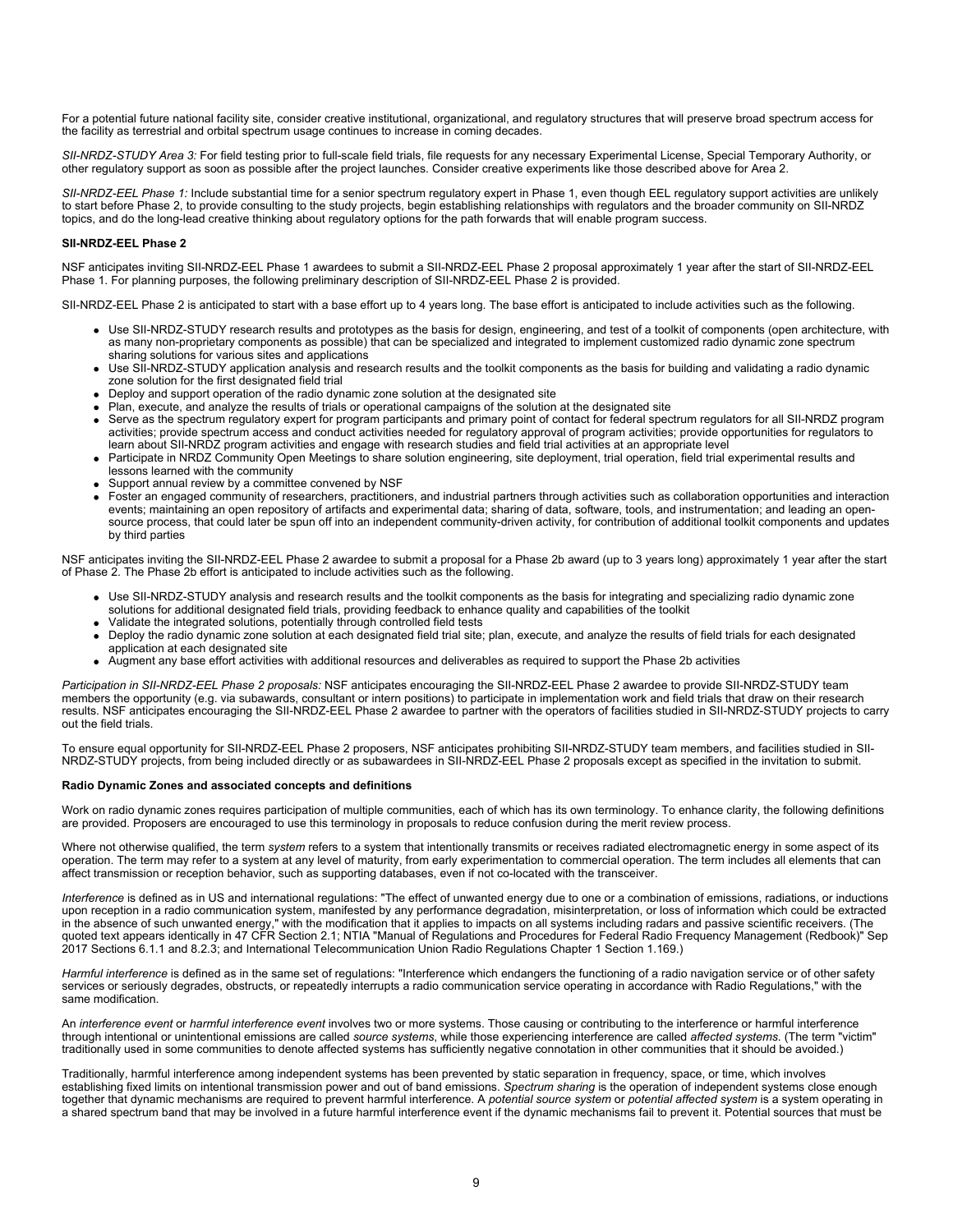managed by the dynamic mechanisms include those not assigned to the shared spectrum band but causing or contributing to interference in the band through out of band, unintentional or spurious emissions.

A *radio dynamic zone* is a spatial volume and potentially noncontiguous frequency range with automatic spectrum management mechanisms that control electromagnetic energy entering, escaping, or occupying the zone. A radio dynamic zone supports spectrum sharing through providing one or more *functions* such as the following.

- *Dynamic Transmission Function:* Protect receivers outside the radio dynamic zone from interference caused by transmitters inside the zone
- *Dynamic Protection Function:* Protect receivers inside the radio dynamic zone from interference caused by transmitters outside the zone
- *Dynamic Coexistence Function:* Protect receivers inside the radio dynamic zone from interference caused by transmitters inside the zone

Automatic management is provided by a mechanism called the *zone management system*, which may be a local control system, a centralized national service, a distributed mechanism implemented by systems in the zone, or some other realization. *Participating systems* are the systems connected to the zone management system via interfaces for telemetry, control, or advice. There may be potential source systems and potential affected systems that do not participate.

The zone management system manages electromagnetic energy considering systems and operations inside the radio dynamic zone and in a potentially noncontiguous spatial volume and frequency range surrounding it called the *dynamic coordination region*. The dynamic coordination region is the smallest spatial volume and frequency range that includes all potential source systems and potential affected systems outside the radio dynamic zone. Some systems in the dynamic coordination region may be participating systems.

Radio dynamic zone implementations include technical and non-technical components such as the following.

- Technical elements such as architecture, standards, software applications, hardware devices, tools, system designs, and control algorithms Methods and supporting technical elements for monitoring and characterizing radio frequency interference, and for detecting and identifying rogue emitters
- Human and organizational processes for radio dynamic zone operations and for spectrum management activities
- Applications of approved regulatory structures or proposals for regulatory changes
- Model contracts and business processes for interactions among spectrum users
- Integration into external spectrum management and other control systems

Automated spectrum management requires quantitative *management targets* which, if achieved, imply that there is no harmful interference. These targets normally place limits on the aggregate impact of all potential source systems. It is the zone management system's responsibility to determine the limit on each individual system, so that the aggregate limit is respected.

Management targets established in regulation may be specified in multiple ways including the following.

- *Surface power limits:* Maximum power density levels at a specified surface, which may or may not be the radio dynamic zone boundary, are specified on a band-by-band basis; the limits may be static or adjustable based on context
- *Receiver power limits:* Maximum power density levels are specified at (potentially moving) affected system locations

Management targets established through *access level agreements* among spectrum users may be specified in the same ways or more richly. Examples include the following.

- Limits on metrics at upper system layers that correlate more closely to interference impact than power density levels
- Time-based or operating mode-based constraints
- **Barter or compensation provisions for spectrum access or for excursions beyond agreed limits**

An access level agreement normally exists on top of, and must respect, underlying regulatory management targets whose limits protect other spectrum users not party to the agreement. The zone management system may be tasked to facilitate, monitor, or implement aspects of the access level agreement such as information sharing or transfer of compensation between spectrum users.

A radio dynamic zone may provide *deterministic* or *best-effort service*. Deterministic service offers guarantees (barring faults or malicious action), while besteffort service minimizes the probability of unexpected loss of spectrum access and the severity and duration of interference events. Deterministic service is normally only possible in cases where all interacting spectrum users are required to comply with guidance by the zone management system. Best-effort service is necessary in the presence of non-participating, telemetry-only, or partially cooperating spectrum users. In primary/secondary spectrum sharing, the zone management system provides deterministic service to primary users and best-effort service to secondary users.

#### **Proposal Handling**

In addition to the standard NSF proposal processing and review procedures described in Section VI below, the following steps may occur.

Pursuant to the MOA with the NTIA and FCC, NSF may share information from proposals with NTIA, FCC or both, may discuss the shared information with NTIA and the FCC, and may request feedback from NTIA and the FCC on the merit of proposals.

#### <span id="page-9-0"></span>**III. AWARD INFORMATION**

**Anticipated Type of Award:** Standard Grant or Continuing Grant or Cooperative Agreement

#### **Estimated Number of Awards:** 8 to 12

SII-NRDZ Studies: Approximately 6-10 awards, depending on availability of funds and quality of proposals received; standard or continuing grants up to a maximum of \$500,000 – \$2,000,000 and 3 years duration, depending on topic. See full text of the solicitation for details.

SII-NRDZ Engineering and Execution Lead Phase 1: Approximately 2 awards, depending on availability of funds and quality of proposals received; cooperative agreements up to a maximum of \$500,000 and 2 years duration.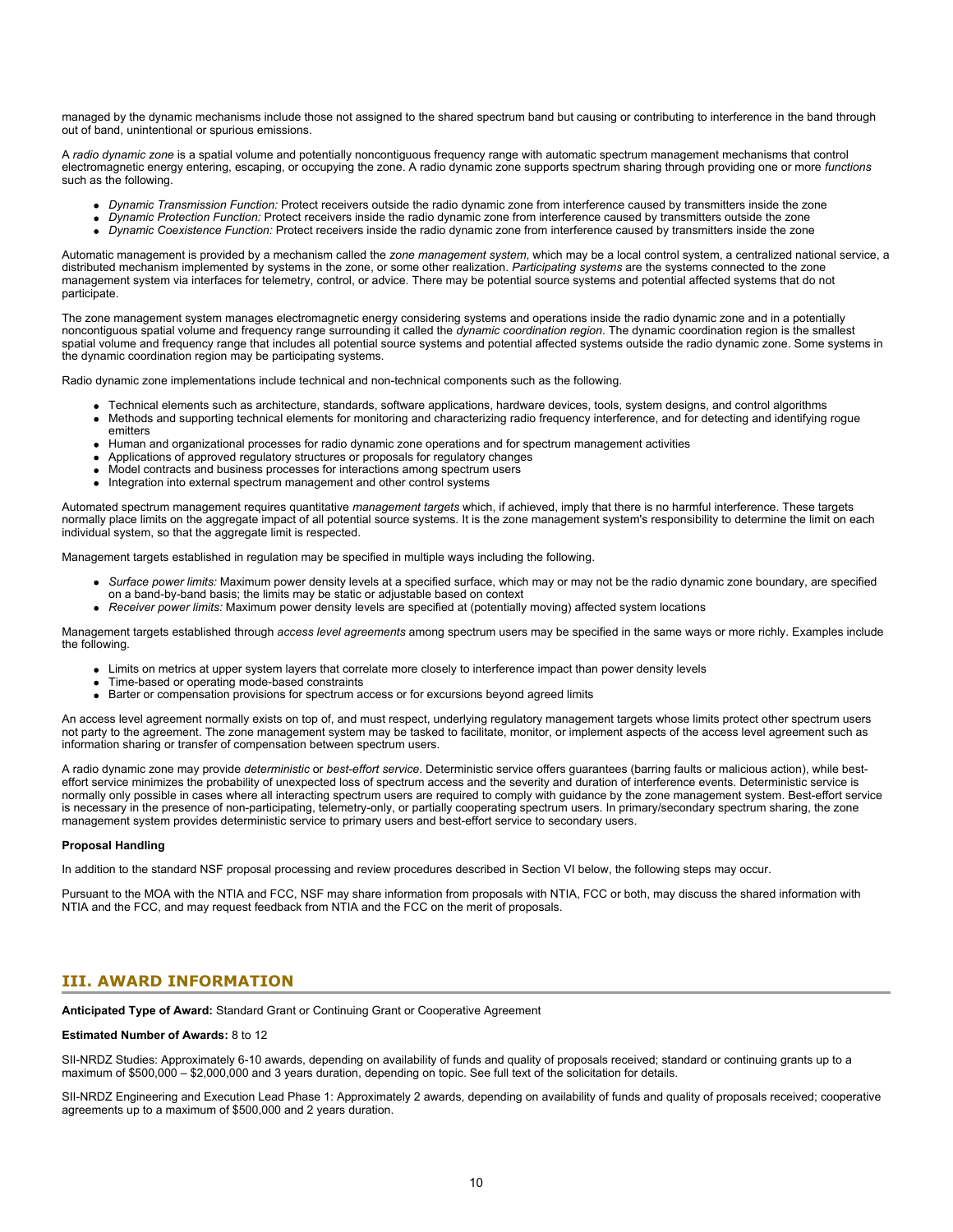#### **Anticipated Funding Amount:** \$10,000,000

Estimated program budget, number of awards and average award size/duration are subject to the availability of funds.

### <span id="page-10-0"></span>**IV. ELIGIBILITY INFORMATION**

#### **Who May Submit Proposals:**

Proposals may only be submitted by the following:

- Institutions of Higher Education (IHEs) Two- and four-year IHEs (including community colleges) accredited in, and having a campus located in the US, acting on behalf of their faculty members. Special Instructions for International Branch Campuses of US IHEs: If the proposal includes funding to be provided to an international branch campus of a US institution of higher education (including through use of subawards and consultant arrangements), the proposer must explain the benefit(s) to the project of performance at the international branch campus, and justify why the project activities cannot be performed at the US campus.
- Non-profit, non-academic organizations: Independent museums, observatories, research labs, professional societies and similar organizations in the U.S. associated with educational or research activities.

#### **Who May Serve as PI:**

There are no restrictions or limits.

#### **Limit on Number of Proposals per Organization:**

There are no restrictions or limits.

#### **Limit on Number of Proposals per PI or co-PI:**

An individual may serve as PI or co-PI on no more than one proposal submitted to this solicitation, with the following exception: An individual may serve as PI or co-PI on multiple SII-NRDZ-Study proposals if no more than one of them includes work on SII-NRDZ-Study Area 1.

In cases where an individual appears as PI or co-PI in more than one proposal and the exception does not apply, only the first submitted proposal will be accepted; all other proposals involving that individual will be Returned Without Review (RWR).

### <span id="page-10-1"></span>**V. PROPOSAL PREPARATION AND SUBMISSION INSTRUCTIONS**

### **A. Proposal Preparation Instructions**

**Full Proposal Preparation Instructions**: Proposers may opt to submit proposals in response to this Program Solicitation via Research.gov or Grants.gov.

- Full Proposals submitted via Research.gov: Proposals submitted in response to this program solicitation should be prepared and submitted in accordance with the general guidelines contained in the *NSF Proposal and Award Policies and Procedures Guide* (PAPPG). The complete text of the PAPPG is available electronically on the NSF website at: [https://www.nsf.gov/publications/pub\\_summ.jsp?ods\\_key=pappg](https://www.nsf.gov/publications/pub_summ.jsp?ods_key=pappg). Paper copies of the PAPPG may be obtained from the NSF Publications Clearinghouse, telephone (703) 292-8134 or by e-mail from [nsfpubs@nsf.gov.](mailto:nsfpubs@nsf.gov) The Prepare New Proposal setup will prompt you for the program solicitation number.
- Full proposals submitted via Grants.gov: Proposals submitted in response to this program solicitation via Grants.gov should be prepared and submitted in accordance with the *NSF Grants.gov Application Guide: A Guide for the Preparation and Submission of NSF Applications via Grants.gov*. The complete text of the *NSF Grants.gov Application Guide* is available on the Grants.gov website and on the NSF website at: [\(https://www.nsf.gov/publications/pub\\_summ.jsp?ods\\_key=grantsgovguide](https://www.nsf.gov/publications/pub_summ.jsp?ods_key=grantsgovguide)). To obtain copies of the Application Guide and Application Forms Package, click on the Apply tab on the Grants.gov site, then click on the Apply Step 1: Download a Grant Application Package and Application Instructions link and enter the funding opportunity number, (the program solicitation number without the NSF prefix) and press the Download Package button. Paper copies of the Grants.gov Application Guide also may be obtained from the NSF Publications Clearinghouse, telephone (703) 292-8134 or by e-mail from [nsfpubs@nsf.gov](mailto:nsfpubs@nsf.gov).

In determining which method to utilize in the electronic preparation and submission of the proposal, please note the following:

Collaborative Proposals. All collaborative proposals submitted as separate submissions from multiple organizations must be submitted via Research.gov. PAPPG Chapter II.D.3 provides additional information on collaborative proposals.

See PAPPG Chapter II.C.2 for guidance on the required sections of a full research proposal submitted to NSF. Please note that the proposal preparation instructions provided in this program solicitation may deviate from the PAPPG instructions.

Letters of Collaboration with Federal Communications Commission and National Telecommunications and Information Administration are not allowed.

Letters of Collaboration with centers funded under NSF solicitation 21-558 (Spectrum Innovation Initiative: National Center for Wireless Spectrum Research (SII-Center)) are not allowed unless the letter states that the center's collaboration is non-exclusive.

Proposal titles must have the format "SII-NRDZ: Your Project Name".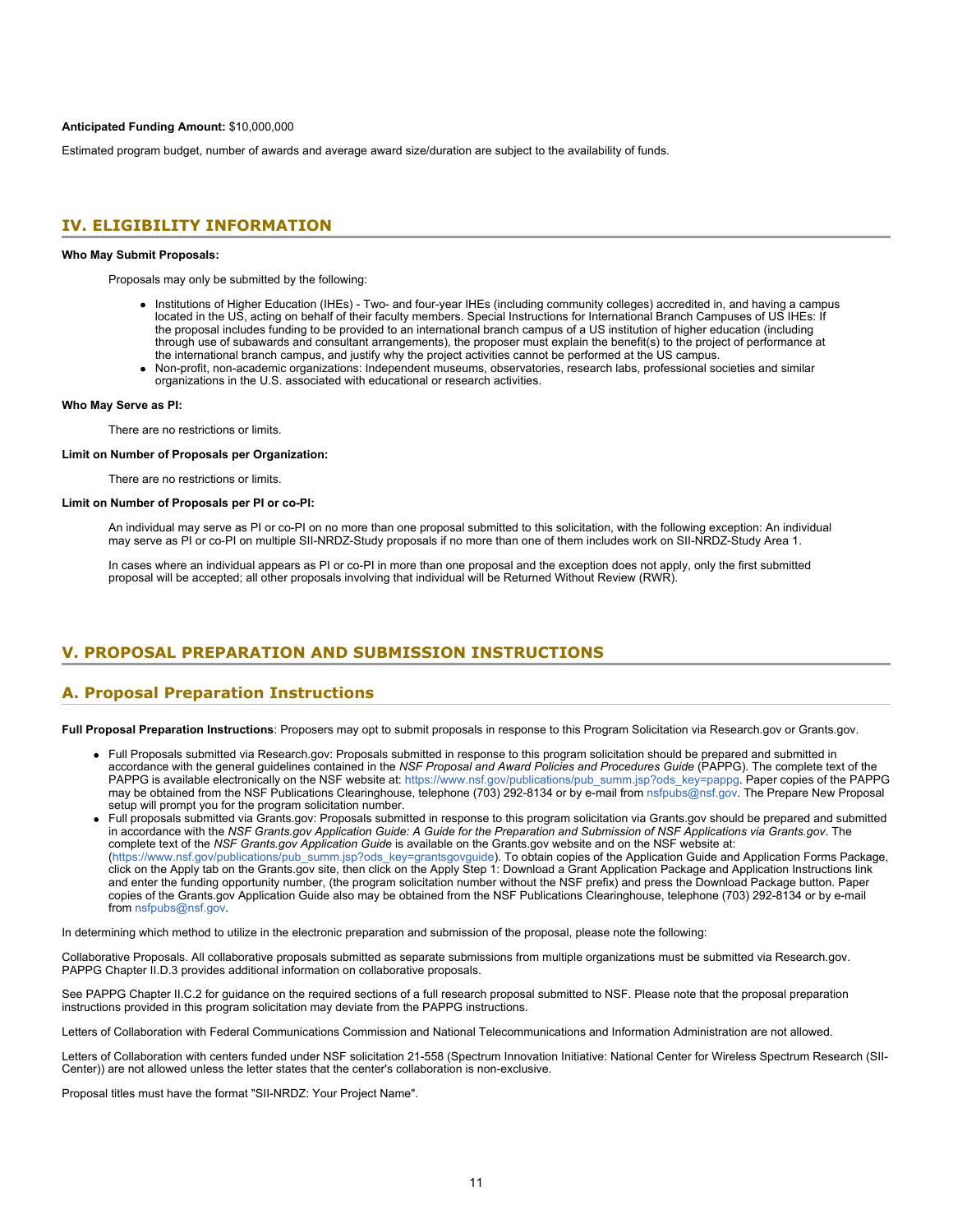Refer to Section II, Program Description, for additional proposal preparation instructions.

### <span id="page-11-0"></span>**B. Budgetary Information**

#### **Cost Sharing:**

Inclusion of voluntary committed cost sharing is prohibited.

#### **Other Budgetary Limitations:**

SII-NRDZ Studies: standard or continuing grants up to a maximum of \$500,000 - 2,000,000 and 3 years duration, depending on topic. See Section II for details.

SII-NRDZ Engineering and Execution Lead Phase 1: cooperative agreements up to a maximum of \$500,000 and 2 years duration.

Each proposal budget must include funding for travel for a PI or Co-PI and up to three other project participants to attend an annual two-day NRDZ Community Open Meeting in the Washington, DC area during the award period.

### <span id="page-11-1"></span>**C. Due Dates**

**Full Proposal Deadline(s)** (due by 5 p.m. submitter's local time):

June 21, 2022

### <span id="page-11-2"></span>**D. Research.gov/Grants.gov Requirements**

#### **For Proposals Submitted Via Research.gov:**

To prepare and submit a proposal via Research.gov, see detailed technical instructions available at: [https://www.research.gov/research](https://www.research.gov/research-portal/appmanager/base/desktop?_nfpb=true&_pageLabel=research_node_display&_nodePath=/researchGov/Service/Desktop/ProposalPreparationandSubmission.html)[portal/appmanager/base/desktop?](https://www.research.gov/research-portal/appmanager/base/desktop?_nfpb=true&_pageLabel=research_node_display&_nodePath=/researchGov/Service/Desktop/ProposalPreparationandSubmission.html)

[\\_nfpb=true&\\_pageLabel=research\\_node\\_display&\\_nodePath=/researchGov/Service/Desktop/ProposalPreparationandSubmission.html](https://www.research.gov/research-portal/appmanager/base/desktop?_nfpb=true&_pageLabel=research_node_display&_nodePath=/researchGov/Service/Desktop/ProposalPreparationandSubmission.html). For Research.gov user support, call the Research.gov Help Desk at 1-800-673-6188 or e-mail [rgov@nsf.gov](mailto:rgov@nsf.gov). The Research.gov Help Desk answers general technical questions related to the use of the Research.gov system. Specific questions related to this program solicitation should be referred to the NSF program staff contact(s) listed in Section VIII of this funding opportunity.

#### **For Proposals Submitted Via Grants.gov:**

Before using Grants.gov for the first time, each organization must register to create an institutional profile. Once registered, the applicant's organization can then apply for any federal grant on the Grants.gov website. Comprehensive information about using Grants.gov is available on the Grants.gov Applicant Resources webpage:<https://www.grants.gov/web/grants/applicants.html>. In addition, the NSF Grants.gov Application Guide (see link in Section V.A) provides instructions regarding the technical preparation of proposals via Grants.gov. For Grants.gov user support, contact the Grants.gov Contact Center at 1-800-518-4726 or by email: [support@grants.gov.](mailto:support@grants.gov) The Grants.gov Contact Center answers general technical questions related to the use of Grants.gov. Specific questions related to this program solicitation should be referred to the NSF program staff contact(s) listed in Section VIII of this solicitation.

*Submitting the Proposal:* Once all documents have been completed, the Authorized Organizational Representative (AOR) must submit the application to Grants.gov and verify the desired funding opportunity and agency to which the application is submitted. The AOR must then sign and submit the application to Grants.gov. The completed application will be transferred to the NSF FastLane system for further processing.

Proposers that submitted via Research.gov may use Research.gov to verify the status of their submission to NSF. For proposers that submitted via Grants.gov, until an application has been received and validated by NSF, the Authorized Organizational Representative may check the status of an application on Grants.gov. After proposers have received an e-mail notification from NSF, Research.gov should be used to check the status of an application.

### <span id="page-11-3"></span>**VI. NSF PROPOSAL PROCESSING AND REVIEW PROCEDURES**

Proposals received by NSF are assigned to the appropriate NSF program for acknowledgement and, if they meet NSF requirements, for review. All proposals are carefully reviewed by a scientist, engineer, or educator serving as an NSF Program Officer, and usually by three to ten other persons outside NSF either as *ad hoc* reviewers, panelists, or both, who are experts in the particular fields represented by the proposal. These reviewers are selected by Program Officers charged with oversight of the review process. Proposers are invited to suggest names of persons they believe are especially well qualified to review the proposal and/or persons they would prefer not review the proposal. These suggestions may serve as one source in the reviewer selection process at the Program Officer's discretion. Submission of such names, however, is optional. Care is taken to ensure that reviewers have no conflicts of interest with the proposal. In addition, Program Officers may obtain comments from site visits before recommending final action on proposals. Senior NSF staff further review recommendations for awards. A flowchart that depicts the entire NSF proposal and award process (and associated timeline) is included in PAPPG Exhibit III-1.

A comprehensive description of the Foundation's merit review process is available on the NSF website at: [https://www.nsf.gov/bfa/dias/policy/merit\\_review/](https://www.nsf.gov/bfa/dias/policy/merit_review/).

Proposers should also be aware of core strategies that are essential to the fulfillment of NSF's mission, as articulated in *[Building the Future: Investing in](https://www.nsf.gov/publications/pub_summ.jsp?ods_key=nsf18045) [Discovery and Innovation - NSF Strategic Plan for Fiscal Years \(FY\) 2018 – 2022](https://www.nsf.gov/publications/pub_summ.jsp?ods_key=nsf18045)*. These strategies are integrated in the program planning and implementation process, of which proposal review is one part. NSF's mission is particularly well-implemented through the integration of research and education and broadening participation in NSF programs, projects, and activities.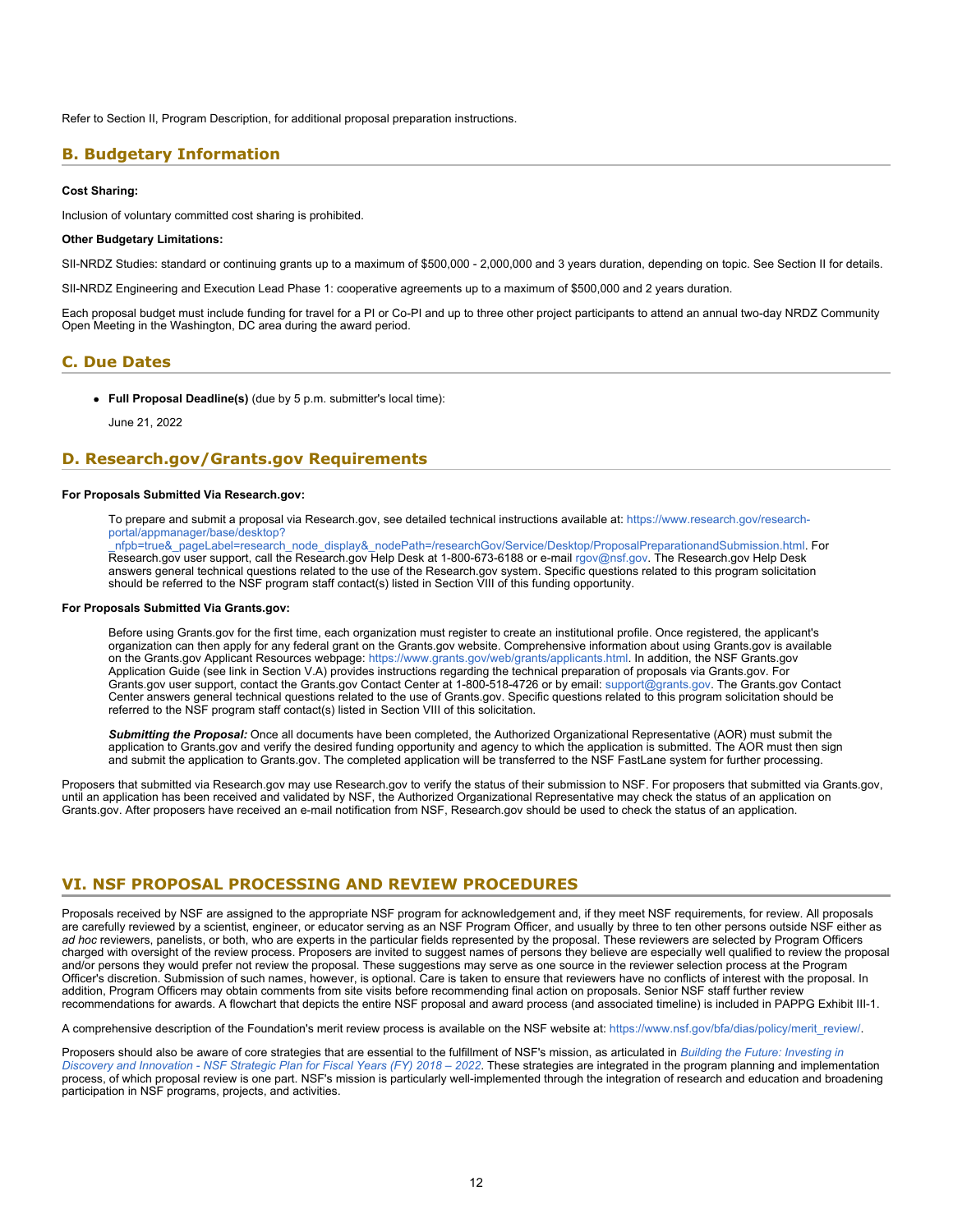One of the strategic objectives in support of NSF's mission is to foster integration of research and education through the programs, projects, and activities it supports at academic and research institutions. These institutions must recruit, train, and prepare a diverse STEM workforce to advance the frontiers of science and participate in the U.S. technology-based economy. NSF's contribution to the national innovation ecosystem is to provide cutting-edge research under the guidance of the Nation's most creative scientists and engineers. NSF also supports development of a strong science, technology, engineering, and mathematics (STEM) workforce by investing in building the knowledge that informs improvements in STEM teaching and learning.

NSF's mission calls for the broadening of opportunities and expanding participation of groups, institutions, and geographic regions that are underrepresented in STEM disciplines, which is essential to the health and vitality of science and engineering. NSF is committed to this principle of diversity and deems it central to the programs, projects, and activities it considers and supports.

# <span id="page-12-0"></span>**A. Merit Review Principles and Criteria**

The National Science Foundation strives to invest in a robust and diverse portfolio of projects that creates new knowledge and enables breakthroughs in understanding across all areas of science and engineering research and education. To identify which projects to support, NSF relies on a merit review process that incorporates consideration of both the technical aspects of a proposed project and its potential to contribute more broadly to advancing NSF's mission "to promote the progress of science; to advance the national health, prosperity, and welfare; to secure the national defense; and for other purposes." NSF makes every effort to conduct a fair, competitive, transparent merit review process for the selection of projects.

#### **1. Merit Review Principles**

These principles are to be given due diligence by PIs and organizations when preparing proposals and managing projects, by reviewers when reading and evaluating proposals, and by NSF program staff when determining whether or not to recommend proposals for funding and while overseeing awards. Given that NSF is the primary federal agency charged with nurturing and supporting excellence in basic research and education, the following three principles apply:

- All NSF projects should be of the highest quality and have the potential to advance, if not transform, the frontiers of knowledge.
- NSF projects, in the aggregate, should contribute more broadly to achieving societal goals. These "Broader Impacts" may be accomplished through the research itself, through activities that are directly related to specific research projects, or through activities that are supported by, but are complementary to, the project. The project activities may be based on previously established and/or innovative methods and approaches, but in either case must be well justified.
- Meaningful assessment and evaluation of NSF funded projects should be based on appropriate metrics, keeping in mind the likely correlation between the effect of broader impacts and the resources provided to implement projects. If the size of the activity is limited, evaluation of that activity in isolation is not likely to be meaningful. Thus, assessing the effectiveness of these activities may best be done at a higher, more aggregated, level than the individual project.

With respect to the third principle, even if assessment of Broader Impacts outcomes for particular projects is done at an aggregated level, PIs are expected to be accountable for carrying out the activities described in the funded project. Thus, individual projects should include clearly stated goals, specific descriptions of the activities that the PI intends to do, and a plan in place to document the outputs of those activities.

These three merit review principles provide the basis for the merit review criteria, as well as a context within which the users of the criteria can better understand their intent.

#### **2. Merit Review Criteria**

All NSF proposals are evaluated through use of the two National Science Board approved merit review criteria. In some instances, however, NSF will employ additional criteria as required to highlight the specific objectives of certain programs and activities.

The two merit review criteria are listed below. **Both** criteria are to be given **full consideration** during the review and decision-making processes; each criterion is necessary but neither, by itself, is sufficient. Therefore, proposers must fully address both criteria. (PAPPG Chapter II.C.2.d(i). contains additional information for use by proposers in development of the Project Description section of the proposal). Reviewers are strongly encouraged to review the criteria, including PAPPG Chapter II.C.2.d(i), prior to the review of a proposal.

When evaluating NSF proposals, reviewers will be asked to consider what the proposers want to do, why they want to do it, how they plan to do it, how they will know if they succeed, and what benefits could accrue if the project is successful. These issues apply both to the technical aspects of the proposal and the way in which the project may make broader contributions. To that end, reviewers will be asked to evaluate all proposals against two criteria:

- **Intellectual Merit:** The Intellectual Merit criterion encompasses the potential to advance knowledge; and
- **Broader Impacts:** The Broader Impacts criterion encompasses the potential to benefit society and contribute to the achievement of specific, desired societal outcomes.

The following elements should be considered in the review for both criteria:

- 1. What is the potential for the proposed activity to
	- a. Advance knowledge and understanding within its own field or across different fields (Intellectual Merit); and
	- b. Benefit society or advance desired societal outcomes (Broader Impacts)?
- 2. To what extent do the proposed activities suggest and explore creative, original, or potentially transformative concepts?
- 3. Is the plan for carrying out the proposed activities well-reasoned, well-organized, and based on a sound rationale? Does the plan incorporate a mechanism to assess success?
- 4. How well qualified is the individual, team, or organization to conduct the proposed activities?
- 5. Are there adequate resources available to the PI (either at the home organization or through collaborations) to carry out the proposed activities?

Broader impacts may be accomplished through the research itself, through the activities that are directly related to specific research projects, or through activities that are supported by, but are complementary to, the project. NSF values the advancement of scientific knowledge and activities that contribute to achievement of societally relevant outcomes. Such outcomes include, but are not limited to: full participation of women, persons with disabilities, and other underrepresented groups in science, technology, engineering, and mathematics (STEM); improved STEM education and educator development at any level; increased public scientific literacy and public engagement with science and technology; improved well-being of individuals in society; development of a diverse, globally competitive STEM workforce; increased partnerships between academia, industry, and others; improved national security; increased economic competitiveness of the United States; and enhanced infrastructure for research and education.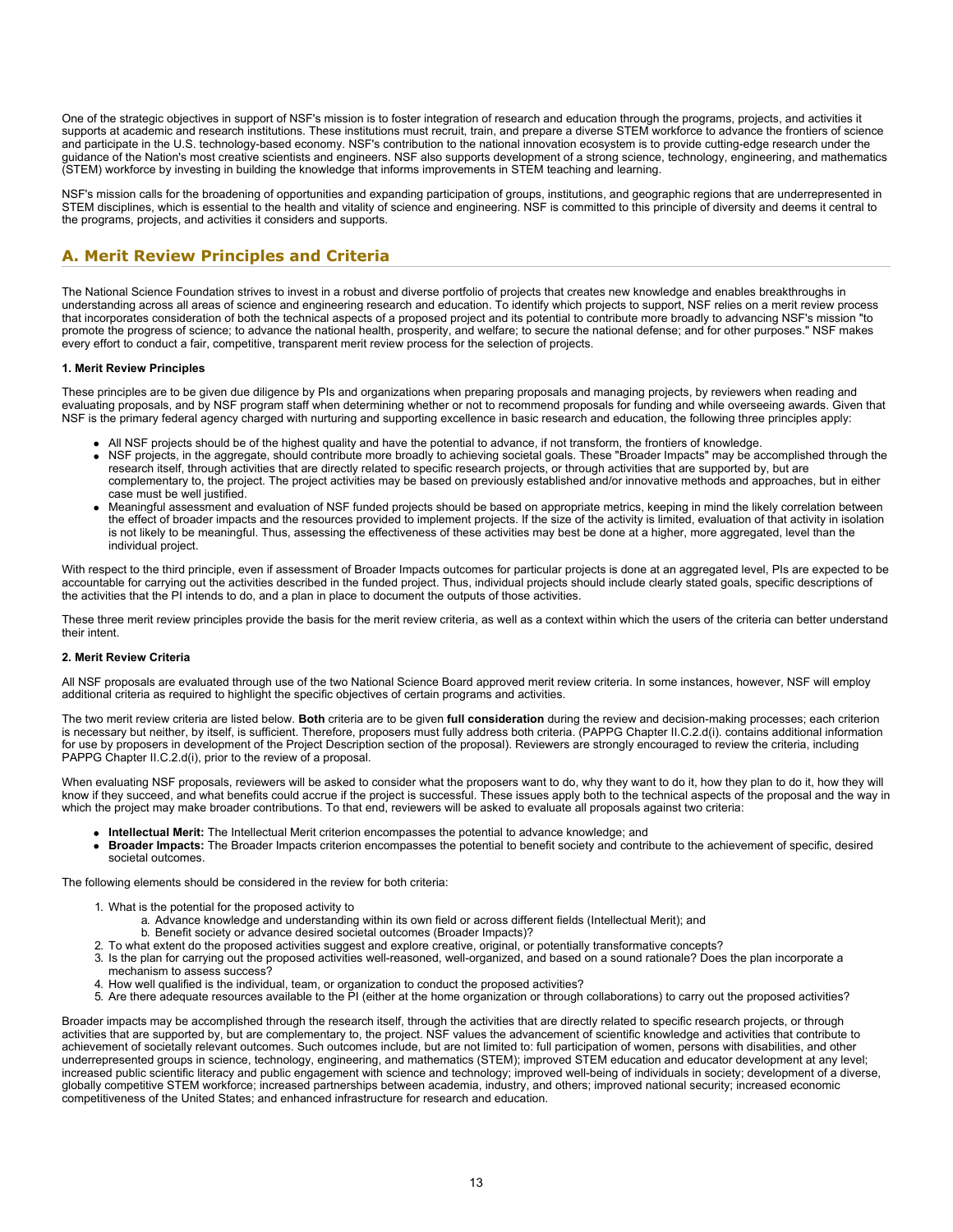Proposers are reminded that reviewers will also be asked to review the Data Management Plan and the Postdoctoral Researcher Mentoring Plan, as appropriate.

#### **Additional Solicitation Specific Review Criteria**

Achieving the goal of the SII-NRDZ program to advance use of dynamic spectrum sharing requires coordinated and focused activity by program participants. Given this context, all proposals must clearly address the following solicitation-specific review criteria through well-identified proposal elements.

SII-NRDZ-STUDY All Areas:

- 1. How effectively does the proposed project support one or more of the broader impact goals identified for the SII-NRDZ program?
- 2. How effective is the proposed plan for interaction with and responding to information provided by other SII-NRDZ program participants and
- stakeholders?
- 3. How effective is the plan for mitigating spectrum access risk?

SII-NRDZ-STUDY Area 1 (prototyping and risk analysis):

- 4. How generally applicable is the proposed solution?
- 5. What is the potential for the proposed solution or components to be used in SII-NRDZ field trials?

SII-NRDZ-STUDY Area 2 (application and site investigation):

6. What is the potential for the selected application and site to be used for a SII-NRDZ field trial (investigation of a SII-NRDZ site) or for the future national facility (investigation of a future national facility site)?

SII-NRDZ-STUDY Area 3 (field tests):

7. How much benefit will the proposed field tests provide for the design, approval, or risk reduction of a potential SII-NRDZ field trial?

SII-NRDZ-EEL Phase 1:

- 8. How effective is the proposed plan for interaction with and responding to information provided by other SII-NRDZ program participants and stakeholders?
- 9. How qualified is the proposed team to successfully perform a SII-NRDZ Engineering and Execution Lead Phase 2 project?

### <span id="page-13-0"></span>**B. Review and Selection Process**

Proposals submitted in response to this program solicitation will be reviewed by Panel Review.

Reviewers will be asked to evaluate proposals using two National Science Board approved merit review criteria and, if applicable, additional program specific criteria. A summary rating and accompanying narrative will generally be completed and submitted by each reviewer and/or panel. The Program Officer assigned to manage the proposal's review will consider the advice of reviewers and will formulate a recommendation.

After scientific, technical and programmatic review and consideration of appropriate factors, the NSF Program Officer recommends to the cognizant Division Director whether the proposal should be declined or recommended for award. NSF strives to be able to tell applicants whether their proposals have been declined or recommended for funding within six months. Large or particularly complex proposals or proposals from new awardees may require additional review and processing time. The time interval begins on the deadline or target date, or receipt date, whichever is later. The interval ends when the Division Director acts upon the Program Officer's recommendation.

After programmatic approval has been obtained, the proposals recommended for funding will be forwarded to the Division of Grants and Agreements or the Division of Acquisition and Cooperative Support for review of business, financial, and policy implications. After an administrative review has occurred, Grants and Agreements Officers perform the processing and issuance of a grant or other agreement. Proposers are cautioned that only a Grants and Agreements Officer may make commitments, obligations or awards on behalf of NSF or authorize the expenditure of funds. No commitment on the part of NSF should be inferred from technical or budgetary discussions with a NSF Program Officer. A Principal Investigator or organization that makes financial or personnel commitments in the absence of a grant or cooperative agreement signed by the NSF Grants and Agreements Officer does so at their own risk.

Once an award or declination decision has been made, Principal Investigators are provided feedback about their proposals. In all cases, reviews are treated as confidential documents. Verbatim copies of reviews, excluding the names of the reviewers or any reviewer-identifying information, are sent to the Principal Investigator/Project Director by the Program Officer. In addition, the proposer will receive an explanation of the decision to award or decline funding.

# <span id="page-13-1"></span>**VII. AWARD ADMINISTRATION INFORMATION**

### <span id="page-13-2"></span>**A. Notification of the Award**

Notification of the award is made to *the submitting organization* by an NSF Grants and Agreements Officer. Organizations whose proposals are declined will be advised as promptly as possible by the cognizant NSF Program administering the program. Verbatim copies of reviews, not including the identity of the reviewer, will be provided automatically to the Principal Investigator. (See Section VI.B. for additional information on the review process.)

### <span id="page-13-3"></span>**B. Award Conditions**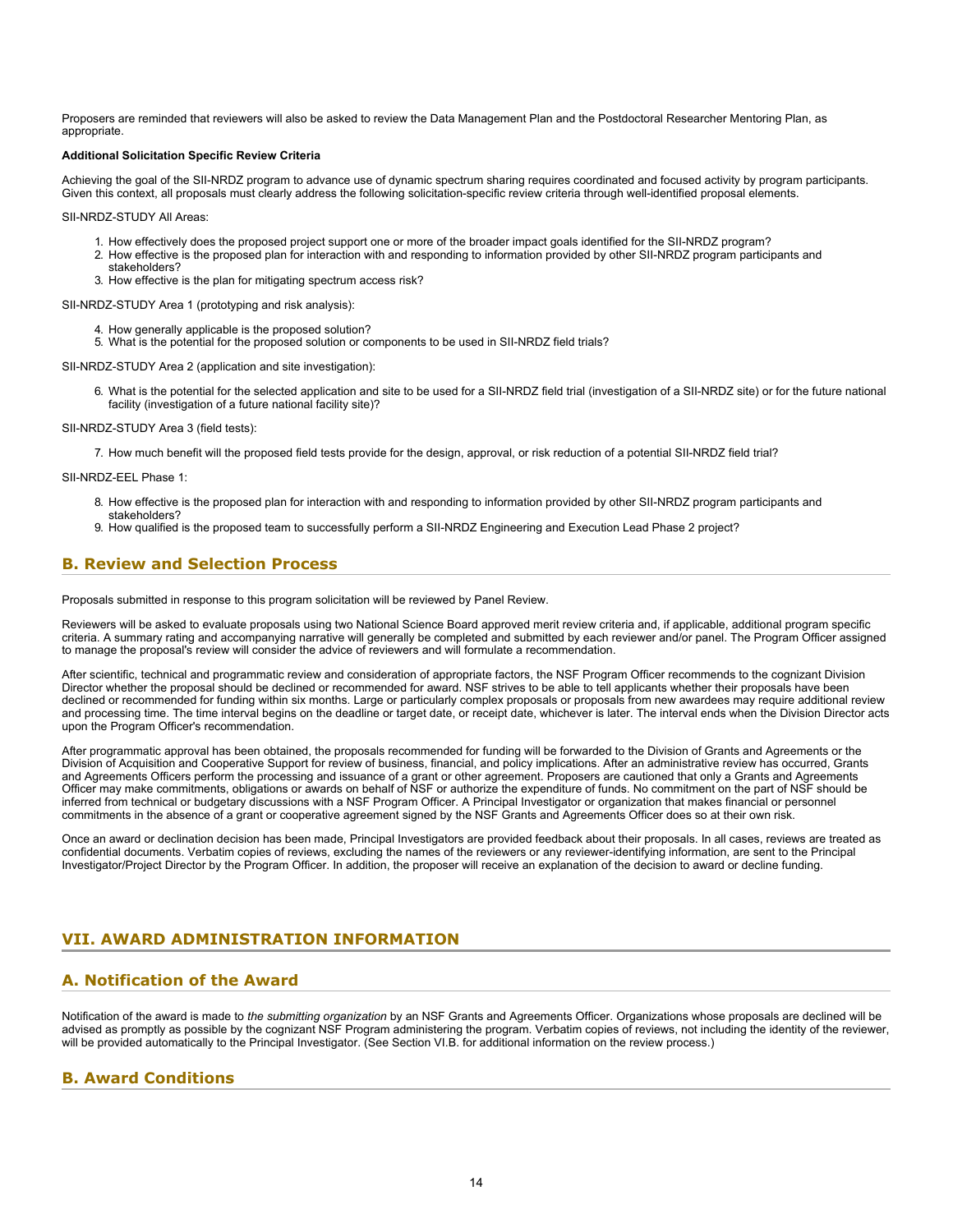An NSF award consists of: (1) the award notice, which includes any special provisions applicable to the award and any numbered amendments thereto; (2) the budget, which indicates the amounts, by categories of expense, on which NSF has based its support (or otherwise communicates any specific approvals or disapprovals of proposed expenditures); (3) the proposal referenced in the award notice; (4) the applicable award conditions, such as Grant General Conditions (GC-1)\*; or Research Terms and Conditions\* and (5) any announcement or other NSF issuance that may be incorporated by reference in the award notice. Cooperative agreements also are administered in accordance with NSF Cooperative Agreement Financial and Administrative Terms and Conditions (CA-FATC) and the applicable Programmatic Terms and Conditions. NSF awards are electronically signed by an NSF Grants and Agreements Officer and transmitted electronically to the organization via e-mail.

\*These documents may be accessed electronically on NSF's Website at [https://www.nsf.gov/awards/managing/award\\_conditions.jsp?org=NSF](https://www.nsf.gov/awards/managing/award_conditions.jsp?org=NSF). Paper copies may be obtained from the NSF Publications Clearinghouse, telephone (703) 292-8134 or by e-mail from [nsfpubs@nsf.gov.](mailto:nsfpubs@nsf.gov)

More comprehensive information on NSF Award Conditions and other important information on the administration of NSF awards is contained in the NSF *Proposal & Award Policies & Procedures Guide* (PAPPG) Chapter VII, available electronically on the NSF Website at [https://www.nsf.gov/publications/pub\\_summ.jsp?ods\\_key=pappg.](https://www.nsf.gov/publications/pub_summ.jsp?ods_key=pappg)

#### **Special Award Conditions:**

SII-NRDZ Engineering and Execution Lead Phase 1: Special conditions may be negotiated in the Cooperative Agreement relating to the period of performance, statement of work, awardee responsibilities, NSF responsibilities, and other topics.

Any cooperative agreement awarded in response to this solicitation will contain the following term and condition:

#### **Ensuring Adequate COVID-19 Safety Protocols**

**(a)** This clause implements Section 3(b) of Executive Order 14042, "Ensuring Adequate COVID Safety Protocols for Federal Contractors", dated September 9, 2021 (published in the Federal Register on September 14, 2021, 86 FR 50985). Note that the Department of Labor has included "cooperative agreements" within the definition of "contract-like instrument" in its rule referenced at Section 2(e) of this Executive Order, which provides:

For purposes of this order, the term "contract or contract-like instrument" shall have the meaning set forth in the Department of Labor's proposed rule, "Increasing the Minimum Wage for Federal Contractors, " 86 Fed. Reg. 38816, 38887 (July 22, 2021). If the Department of Labor issues a final rule relating to that proposed rule, that term shall have the meaning set forth in that final rule.

**(b)** The awardee must comply with all guidance, including guidance conveyed through Frequently Asked Questions, as amended during the performance of this award, for awardee workplace locations published by the Safer Federal Workforce Task Force (Task Force Guidance) at <https://www.saferfederalworkforce.gov/contractors/>

**(c)** *Subawards*. The awardee must include the substance of this clause, including this paragraph (c), in subawards at any tier that exceed the simplified acquisition threshold, as defined in Federal Acquisition Regulation 2.101 on the date of subaward, and are for services, including construction, performed in whole or in part within the United States or its outlying areas. That threshold is presently \$250,000.

**(d)** *Definition*. As used in this clause -

*United States or its outlying areas* means —

(1) The fifty States;

(2) The District of Columbia;

(3) The commonwealths of Puerto Rico and the Northern Mariana Islands;

(4) The territories of American Samoa, Guam, and the United States Virgin Islands; and

(5) The minor outlying islands of Baker Island, Howland Island, Jarvis Island, Johnston Atoll, Kingman Reef, Midway Islands, Navassa Island, Palmyra Atoll, and Wake Atoll.

**(e)** The Foundation will take no action to enforce this article, where the place of performance identified in the award is in a U.S. state or outlying area subject to a court order prohibiting the application of requirements pursuant to the Executive Order (hereinafter, "Excluded State or Outlying Area". A current list of such Excluded States and Outlying Areas is maintained at *<https://www.saferfederalworkforce.gov/contractors/>*.

### <span id="page-14-0"></span>**C. Reporting Requirements**

For all multi-year grants (including both standard and continuing grants), the Principal Investigator must submit an annual project report to the cognizant Program Officer no later than 90 days prior to the end of the current budget period. (Some programs or awards require submission of more frequent project reports). No later than 120 days following expiration of a grant, the PI also is required to submit a final project report, and a project outcomes report for the general public.

Failure to provide the required annual or final project reports, or the project outcomes report, will delay NSF review and processing of any future funding increments as well as any pending proposals for all identified PIs and co-PIs on a given award. PIs should examine the formats of the required reports in advance to assure availability of required data.

PIs are required to use NSF's electronic project-reporting system, available through Research.gov, for preparation and submission of annual and final project reports. Such reports provide information on accomplishments, project participants (individual and organizational), publications, and other specific products and impacts of the project. Submission of the report via Research.gov constitutes certification by the PI that the contents of the report are accurate and complete. The project outcomes report also must be prepared and submitted using Research.gov. This report serves as a brief summary, prepared specifically for the public, of the nature and outcomes of the project. This report will be posted on the NSF website exactly as it is submitted by the PI.

More comprehensive information on NSF Reporting Requirements and other important information on the administration of NSF awards is contained in the *NSF Proposal & Award Policies & Procedures Guide* (PAPPG) Chapter VII, available electronically on the NSF Website at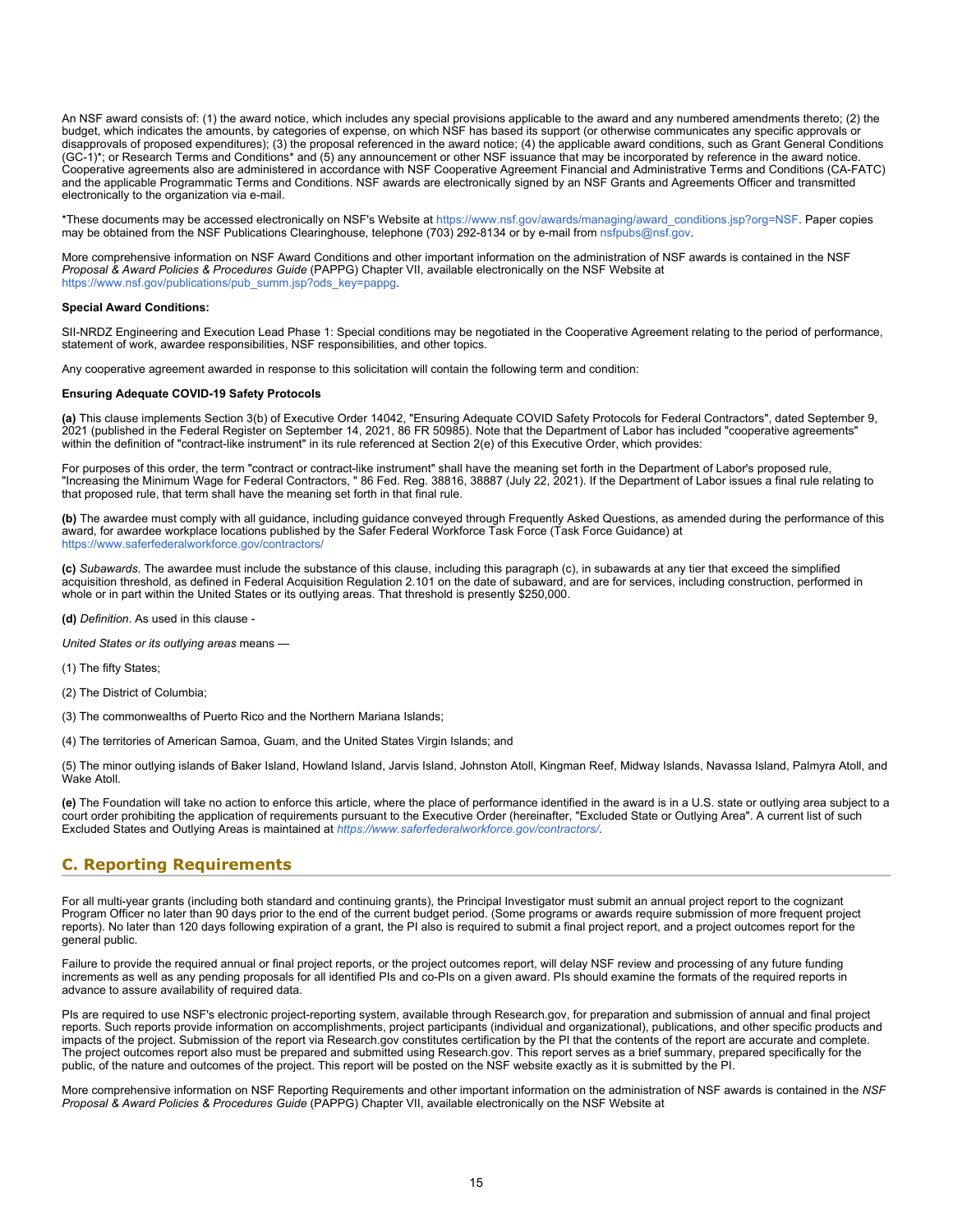#### [https://www.nsf.gov/publications/pub\\_summ.jsp?ods\\_key=pappg.](https://www.nsf.gov/publications/pub_summ.jsp?ods_key=pappg)

SII-NRDZ Engineering and Execution Lead Phase 1: Special reporting requirements may be negotiated in the Cooperative Agreement related to interactions with SII-NRDZ-STUDY awardees, NRDZ Community Open Meetings, preparation for a potential SII-NRDZ-EEL Phase 2 proposal, and other topics.

### <span id="page-15-0"></span>**VIII. AGENCY CONTACTS**

*Please note that the program contact information is current at the time of publishing. See program website for any updates to the points of contact.*

General inquiries regarding this program should be made to:

- John M. Chapin, telephone: (703) 292-8222, email: [SII@nsf.gov](mailto:SII@nsf.gov)
- Jonathan V. Williams, telephone: (703) 292-2455, email: [SII@nsf.gov](mailto:SII@nsf.gov)
- Murat Torlak, telephone: (703) 292-7748, email: [SII@nsf.gov](mailto:SII@nsf.gov)
- Alexander Sprintson, telephone: (703) 292-8950, email: [SII@nsf.gov](mailto:SII@nsf.gov)
- Jenshan Lin, telephone: (703) 292-7360, email: [SII@nsf.gov](mailto:SII@nsf.gov)
- Zhengdao Wang, telephone: (703) 292-7823, email: [SII@nsf.gov](mailto:SII@nsf.gov)
- Lawrence S. Goldberg, telephone: (703) 292-8339, email: [SII@nsf.gov](mailto:SII@nsf.gov)
- Patrick D. Smith, telephone: (703) 292-8032, email: [SII@nsf.gov](mailto:SII@nsf.gov)
- Lisa M. Winter, telephone: (703) 292-8519, email: [SII@nsf.gov](mailto:SII@nsf.gov)
- Nancy A. Lutz, telephone: (703) 292-7280, email: [SII@nsf.gov](mailto:SII@nsf.gov)
- Robert D. Fleischmann, telephone: (703) 292-7191, email: [SII@nsf.gov](mailto:SII@nsf.gov)
- Robert C. Moore, telephone: (703) 292-7990, email: [SII@nsf.gov](mailto:SII@nsf.gov)
- Li Yang, telephone: (703) 292-2677, email: [SII@nsf.gov](mailto:SII@nsf.gov)

For questions related to the use of FastLane or Research.gov, contact:

- 
- FastLane and Research.gov Help Desk: 1-800-673-6188 FastLane Help Desk e-mail: [fastlane@nsf.gov](mailto:fastlane@nsf.gov)
- Research.gov Help Desk e-mail: [rgov@nsf.gov](mailto:rgov@nsf.gov)

For questions relating to Grants.gov contact:

Grants.gov Contact Center: If the Authorized Organizational Representatives (AOR) has not received a confirmation message from Grants.gov within 48 hours of submission of application, please contact via telephone: 1-800-518-4726; e-mail: [support@grants.gov](mailto:support@grants.gov).

### <span id="page-15-1"></span>**IX. OTHER INFORMATION**

The NSF website provides the most comprehensive source of information on NSF Directorates (including contact information), programs and funding opportunities. Use of this website by potential proposers is strongly encouraged. In addition, "NSF Update" is an information-delivery system designed to keep potential proposers and other interested parties apprised of new NSF funding opportunities and publications, important changes in proposal and award policies and procedures, and upcoming NSF [Grants Conferences](https://www.nsf.gov/bfa/dias/policy/outreach.jsp). Subscribers are informed through e-mail or the user's Web browser each time new publications are issued that match their identified interests. "NSF Update" also is available on [NSF's website](https://www.nsf.gov/cgi-bin/goodbye?https://public.govdelivery.com/accounts/USNSF/subscriber/new?topic_id=USNSF_179).

Grants.gov provides an additional electronic capability to search for Federal government-wide grant opportunities. NSF funding opportunities may be accessed via this mechanism. Further information on Grants.gov may be obtained at [https://www.grants.gov](https://www.grants.gov/).

#### **Related Programs:**

Topics related to SII-NRDZ are also in scope of the Spectrum and Wireless Innovation enabled by Future Technologies (SWIFT) program.

### **ABOUT THE NATIONAL SCIENCE FOUNDATION**

The National Science Foundation (NSF) is an independent Federal agency created by the National Science Foundation Act of 1950, as amended (42 USC 1861-75). The Act states the purpose of the NSF is "to promote the progress of science; [and] to advance the national health, prosperity, and welfare by supporting research and education in all fields of science and engineering."

NSF funds research and education in most fields of science and engineering. It does this through grants and cooperative agreements to more than 2,000 colleges, universities, K-12 school systems, businesses, informal science organizations and other research organizations throughout the US. The Foundation accounts for about one-fourth of Federal support to academic institutions for basic research.

NSF receives approximately 55,000 proposals each year for research, education and training projects, of which approximately 11,000 are funded. In addition, the Foundation receives several thousand applications for graduate and postdoctoral fellowships. The agency operates no laboratories itself but does support National Research Centers, user facilities, certain oceanographic vessels and Arctic and Antarctic research stations. The Foundation also supports cooperative research between universities and industry, US participation in international scientific and engineering efforts, and educational activities at every academic level.

*Facilitation Awards for Scientists and Engineers with Disabilities* (FASED) provide funding for special assistance or equipment to enable persons with disabilities